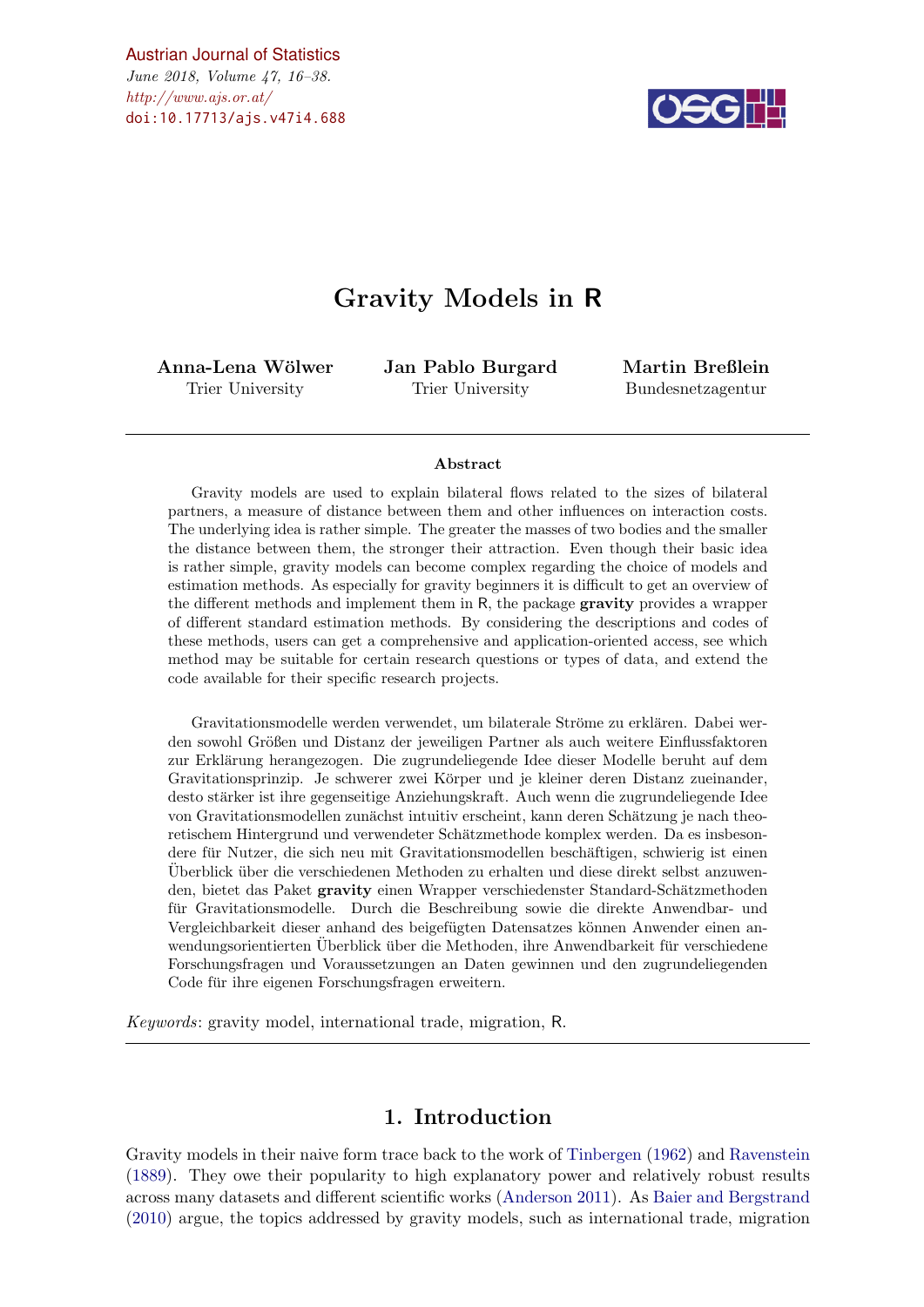flows or foreign direct investment, are of high political relevance. The most widespread application, however, is for international trade flows (Möhlmann, Ederveen, de Groot, and Linders [2010\)](#page-22-2). In consequence of a sound theoretical basis (for trade mainly thanks to the contribution of [Anderson and van Wincoop](#page-20-2) [\(2003\)](#page-20-2)) the popularity of gravity models rose within the last twenty years and they can nowadays be found in many variations and applications.

Even though the basic idea of gravity models is rather simple, they can become complex when it comes to the choice of models or estimation methods. For the choice of a specific gravity model and its theoretical background, see the literature referred to in this article. Some estimation methods can be burdensome to understand and program for researchers starting to work with gravity models. In order to provide users of gravity models and R with a wrapper of some of the most common used methods for estimating gravity models, we implemented the package gravity. The functions included in the package are listed in Table [1.](#page-1-0)

<span id="page-1-0"></span>

| Algorithm                                   | Function        | Section |
|---------------------------------------------|-----------------|---------|
| Ordinary Least Squares                      | OLS()           | 4.2     |
| <b>Fixed Effects</b>                        | Fixed_Effects() | 4.3     |
| Double Demeaning                            | DDM()           | 4.4     |
| Bonus vetus OLS with simple averages        | BVU()           | 4.5     |
| Bonus vetus OLS with GDP weights            | BVW()           | 4.5     |
| Structural Iterated Least Squares           | SILS()          | 4.6     |
| Tetrads                                     | Tetrads()       | 4.7     |
| Tobit                                       | Tobit()         | 4.8     |
| ET-Tobit, Eaton and Tamura (1994)           | $ET\_Tobit()$   | 4.9     |
| EK-Tobit, Eaton and Kortum (2001)           | $EK\_Tobit()$   | 4.10    |
| Poisson Pseudo Maximum Likelihood           | PPML()          | 4.11    |
| Gamma Pseudo Maximum Likelihood             | GPML()          | 4.12    |
| Negative Binomial Pseudo Maximum Likelihood | NBPML()         | 4.13    |
| Nonlinear Least Squares                     | NLS()           | 4.14    |

Table 1: Functions of the package gravity

They can be subdivided into two types of estimation methods: those estimating gravity models in their log-log form, such as Ordinary Least Squares (OLS), Fixed Effects, Double Demeaning (DDM), Bonus vetus OLS with simple averages (BVU) and with GDP-weights (BVW), Structural Iterated Least Squares (SILS), Tetrads, and different Tobit style methods (Tobit, ET-Tobit, and EK-Tobit). These methods are partly complex to understand and program and thus a comparison of them is not straightforward. Therefore the package aims at easing an overview of the different methods combined with a direct application. Furthermore, except for the Tobit style methods, these methods are not capable of handling zero values in the dependent variable just like that. A second type of estimation methods estimates gravity models in their multiplicative form via generalized linear models with a log-link using different distribution families. These methods are relatively easy to compute and added for completeness. They contain the methods Poisson Pseudo Maximum Likelihood (PPML), Gamma Pseudo Maximum Likelihood (GPML), Negative Binomial Pseudo Maximum Likelihood (NBPML), and Nonlinear Least Squares (NLS). As they estimate the gravity equation in its multiplicative form, all of them but GPML are capable of utilizing datasets with zero values in the dependent variable. The functions of the package all differ with respect to their underlying assumptions and prerequisites concerning data, their ability to handle missing values, as well as their capability of including different effects in the estimation. By considering the descriptions of the estimation methods, users can see which method and data may be suited for certain research questions. In order to have a straightforward application of all methods, the package comes with two example datasets (Gravity\_no\_zeros and Gravity\_zeros, see Section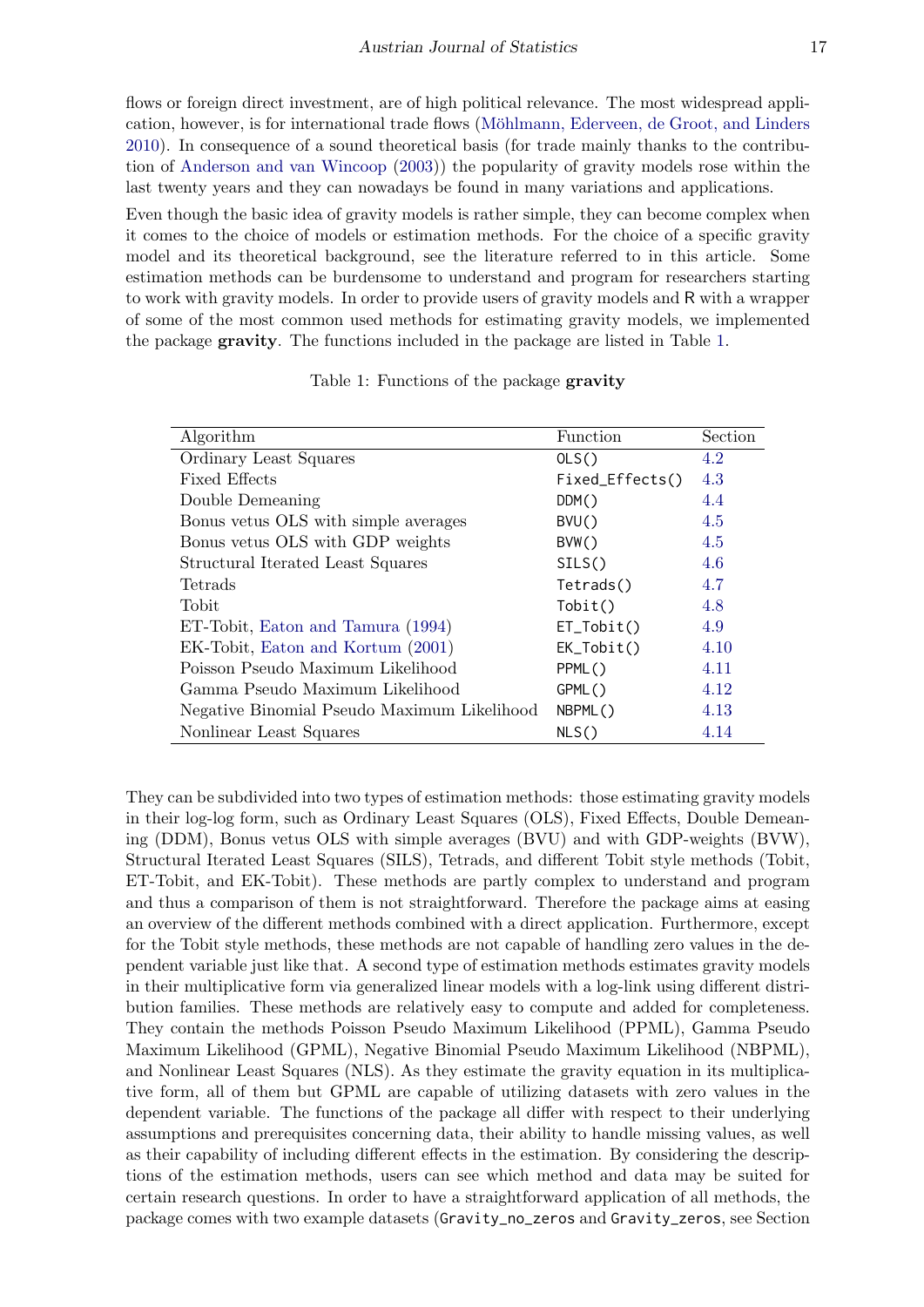[3\)](#page-5-0). Examples utilizing these datasets are included in the descriptions of the methods. The user can for example see how the results of the estimation methods may differ even though they are applied to the same dataset. As the range of gravity models and their suitable estimation methods is huge and specific to data and research question at hand, the functions are kept simple such that researchers can get familiar with them and utilize them as a starting point of their research.

In the following we describe gravity models in general as well as the example datasets and present the different estimation methods in the R package gravity.

## 2. Gravity models

<span id="page-2-4"></span>Gravity models in their traditional form are inspired by [Newton'](#page-22-3)s [\(1729\)](#page-22-3) law of gravitation:

<span id="page-2-1"></span>
$$
F_{ij} = G \frac{M_i M_j}{D_{ij}^2}.
$$
\n<sup>(1)</sup>

The force F between two bodies i and j with  $i \neq j$  is proportional to the masses M of these bodies and inversely proportional to the square of their geographical distance  $D$ .  $G$  is a constant and as such of no major concern.

The underlying idea of a traditional gravity model, shown for international trade, is equally simple (based on [Anderson](#page-20-0) [2011\)](#page-20-0):

<span id="page-2-0"></span>
$$
X_{ij} = G \frac{Y_i^{\beta_1} Y_j^{\beta_2}}{D_{ij}^{\beta_3}}.
$$
\n(2)

Let interaction in form of trade flows be X and let  $Y_i$  and  $Y_j$  be the masses of the exporting and importing country, usually approximated by a measure of GDP. Following equation [\(2\)](#page-2-0), the greater the GDPs of two countries and the smaller the geographical distance  $D_{ij}$  between them, the more they trade with each other. Similar to Newton's model in equation [\(1\)](#page-2-1), the coefficients for countries' incomes were often found to be close to unity (see for example [Head](#page-21-2) [and Mayer](#page-21-2) [2014\)](#page-21-2). As unitary income elasticities are in line with theoretical foundations like [Anderson and van Wincoop](#page-20-2) [\(2003\)](#page-20-2), it is therefore sometimes assumed that the income elastic-ities are equal to unity (see for example [Anderson](#page-20-3) [2010\)](#page-20-3), meaning  $\beta_1 = \beta_2 = 1$ . Besides these basic parts of a gravity model all other variables determining the trade volume or interaction between two countries can be added to the model as proxies for transaction costs. [Tinber](#page-22-0)[gen](#page-22-0) [\(1962\)](#page-22-0) mentions trade agreements, historical backgrounds, political situations, common languages, religion or cultural similarities between bilateral partners as potential dummy variables. We can define a term  $t$  in equation [\(3\)](#page-2-2) catching the transaction costs between two countries. Dummy variables can be added in  $t$ , e.g. *contig* for common borders or  $rta$  for regional trade agreements.

<span id="page-2-3"></span><span id="page-2-2"></span>
$$
t_{ij} = D_{ij}e^{contig_{ij}}e^{rta_{ij}} = \exp(\log D_{ij} + contig_{ij} + rta_{ij})
$$
\n(3)

After estimating the coefficients of the transaction costs, one can for example compare theoretical and real trade flows and thereby reveal trade barriers. Gravity equations can be easily transformed from a multiplicative to an additive form by taking the logarithm. The gravity model in equation [\(2\)](#page-2-0) added by the transaction costs in equation [\(3\)](#page-2-2) can therefore be written in an additive form as:

$$
\log X_{ij} = \beta_0 \log G + \beta_1 \log Y_i + \beta_2 \log Y_j + \beta_3 \log D_{ij} + \beta_4 contig_{ij} + \beta_5 r t a_{ij}.
$$
 (4)

A gravity equation in its additive form can be estimated by standard estimation methods such as OLS. For inference problems arising when estimating a logged variable, see [Manning](#page-21-3)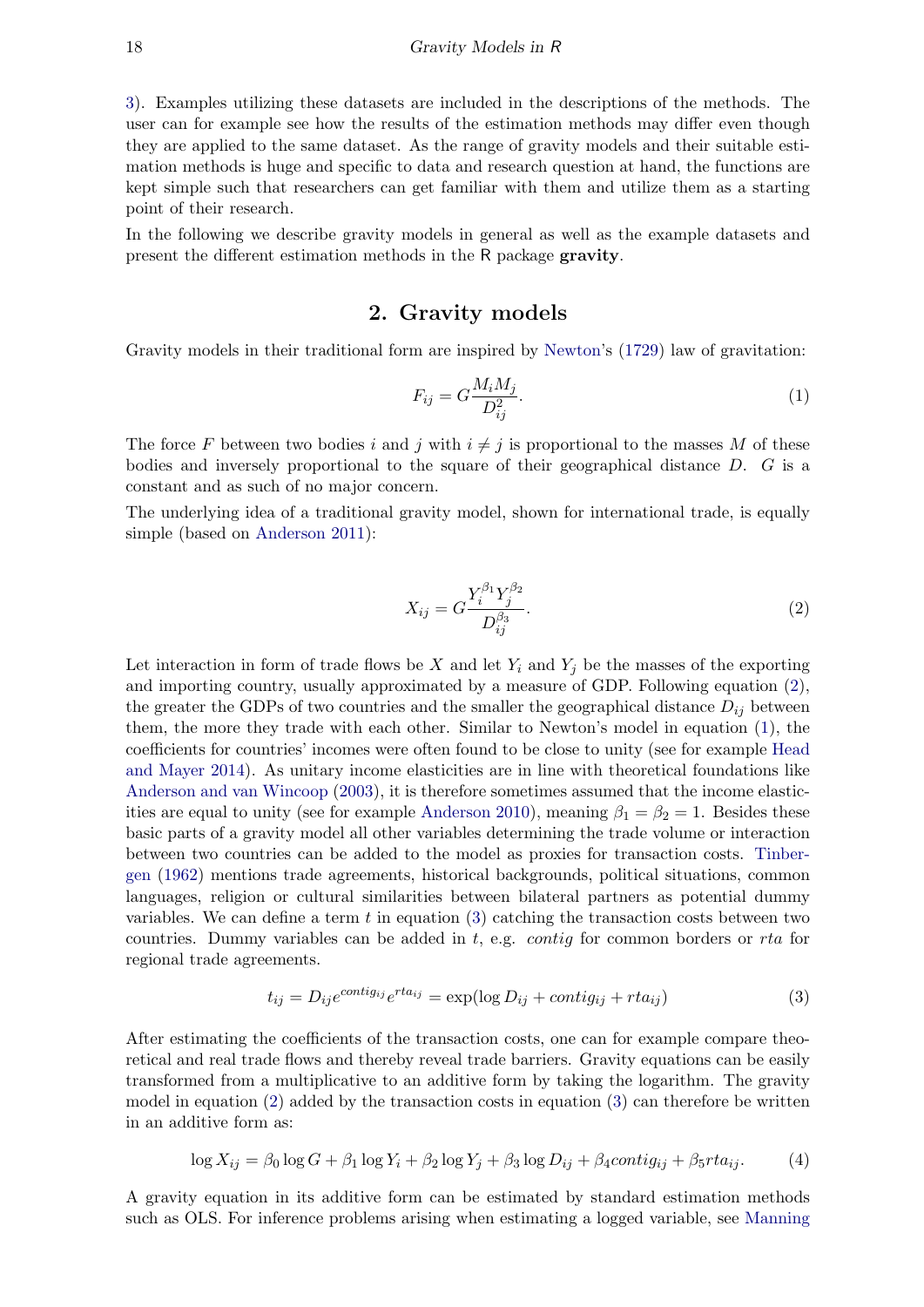[\(1998\)](#page-21-3). He presents potential retransformations when a variable of interest is estimated on its logged-scale even though the real interest is in its unlogged-scale with focus on the case of heteroscedasticity.

[Baier and Bergstrand](#page-20-1) [\(2010\)](#page-20-1) state that the main disadvantage of traditional gravity models, such as [\(2\)](#page-2-0) and [\(4\)](#page-2-3), is the negation of the rest of the world. [Baldwin](#page-20-4) [\(2007\)](#page-20-4) calls this negation the *gold medal mistake*. The traditional model only captures transaction costs between bilateral partners and ignores transaction costs to the rest of the world and can therefore lead to implausible results and does not allow for comparative statics (see [Anderson and van](#page-20-2) [Wincoop](#page-20-2) [\(2003\)](#page-20-2) for further information). In order to incorporate the effects other countries can have on the trade volume of bilateral partners, a measure of multilateral resistance (MR) is usually included in gravity models.

[Anderson](#page-20-5) [\(1979\)](#page-20-5) includes the rest of the world in the theoretical basis of gravity models to allow the exports from i to j to be influenced by other demands for the goods of i and other suppliers for the goods of j. The term  $MR$  is used in later work of [Anderson and van](#page-20-2) [Wincoop](#page-20-2) [\(2003\)](#page-20-2). They describe how the trade volume between two countries can decrease as a consequence of changing relative trade barriers of the two countries to their other trading partners. [Anderson and van Wincoop](#page-20-2) [\(2003\)](#page-20-2) define MR as the average trade barrier for the importing and exporting country. They furthermore find that small countries, which trade much with the rest of the world, react stronger to changes in trade barriers than bigger countries.

For the theoretical basis of a gravity model including MR terms, also called *structural gravity*, see [Anderson and van Wincoop](#page-20-2) [\(2003\)](#page-20-2) and [Anderson](#page-20-5) [\(1979\)](#page-20-5). [Anderson and van Wincoop](#page-20-2) [\(2003\)](#page-20-2) set up a gravity model with MR terms as:

<span id="page-3-0"></span>
$$
X_{ij} = \frac{Y_i Y_j}{Y} \frac{t_{ij}^{1-\sigma}}{P_j^{1-\sigma} \Pi_i^{1-\sigma}}
$$
\n(5)

with

<span id="page-3-1"></span>
$$
\Pi_i^{1-\sigma} = \sum_j \frac{t_{ij}^{1-\sigma}}{P_j^{1-\sigma}} \frac{Y_j}{Y} \tag{6}
$$

and

<span id="page-3-2"></span>
$$
P_j^{1-\sigma} = \sum_i \frac{t_{ij}^{1-\sigma}}{\Pi_i^{1-\sigma}} \frac{Y_i}{Y}.\tag{7}
$$

Just like in the traditional gravity models, the exports  $X_{ij}$  from i to j are determined by the supply factors in i,  $Y_i$ , the demand factors in j,  $Y_j$ , as well as the transaction costs  $t_{ij}$  from i to  $j$ . Next to information on bilateral partners  $i$  and  $j$ , information on the rest of the world is included in the gravity model [\(5\)](#page-3-0). Y with  $Y = \sum_i Y_i = \sum_j Y_j$  represents the worldwide sum of incomes.  $\sigma$  represents the elasticity of substitution between all goods with  $\sigma > 1$ in order to account for the preference for a variation of goods. The MR terms are included via the terms P, inward MR, and  $\Pi$ , outward MR. The outward MR  $\Pi_i$  is a function of the transaction costs of i to all trade partners j and their demand,  $P_i$  vice versa. The MR terms [\(6\)](#page-3-1) and [\(7\)](#page-3-2) dependent on each other.

Under the assumption of symmetrical trade costs,  $t_{ij} = t_{ji}$ , and thereby  $P_i = \Pi_i$  one obtains a symmetric gravity model [\(Anderson and van Wincoop](#page-20-2) [2003\)](#page-20-2):

$$
X_{ij} = \frac{Y_i Y_j}{Y} \frac{t_{ij}^{1-\sigma}}{P_j^{1-\sigma} P_i^{1-\sigma}}.
$$
\n(8)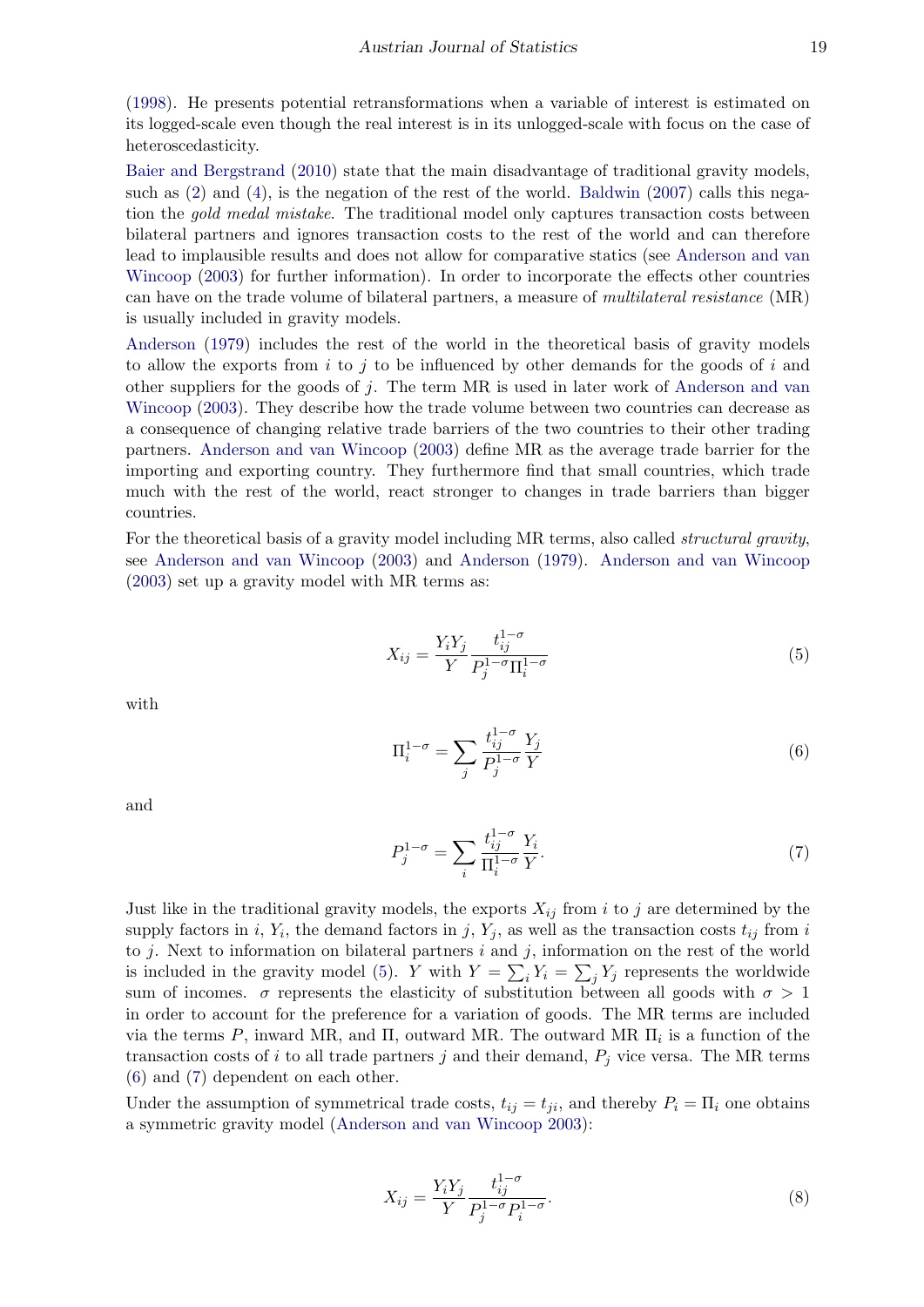Due to the MR terms, the estimation of structural gravity models is more complex. See for example [Head and Mayer](#page-21-2) [\(2014\)](#page-21-2) or Gómez-Herrera [\(2013\)](#page-21-4) for information on the development of gravity models for trade data.

Apart from the application to international trade, gravity models can be used for many purposes such as migration (see for example [Orlova and Jost](#page-22-4) [2006\)](#page-22-4), traffic (see for example [Wang](#page-22-5) [2011\)](#page-22-5), Foreign Direct Investment (FDI) (see for example [Leibrecht and Riedl](#page-21-5) [2014\)](#page-21-5), or the estimation of political action such as trade unions (see for example Martínez-Zarzoso, [Nowak-Lehmann D., and Vollmer](#page-22-6) [2007\)](#page-22-6). [Head and Mayer](#page-21-2) [\(2014\)](#page-21-2) give an overview about these different applications. [Anderson](#page-20-5) [\(1979\)](#page-20-5) describes gravity models as flexible concerning data used and [Bergeijk and Brakman](#page-20-6) [\(2010\)](#page-20-6) highlight the advantages of the possibility to use different levels of aggregation.

Datasets for gravity models often contain a huge amount of trade flows equal to zero. In data for international trade flows, these zeros can occur if two countries do not trade with each other, the trade flow between countries is so small that it rounds to zero or the trade flows were not observed. As [Metulini, Patuelli, and Griffith](#page-22-7) [\(2016\)](#page-22-7) highlight, it is nowadays - especially considering sector disaggregated flows - widely recognized that the level of trade between two entities can in fact be zero. The econometric models behind the gravity equation used should therefore reflect the possibility of zero trade flows (see e.g. the discussion about zeros in [Anderson](#page-20-3) [\(2010\)](#page-20-3)). Next to the theoretical background, also the estimation method used should be capable of handling zero value. Estimation methods utilizing gravity models in their logged form, such as OLS, Fixed Effects, DDM, BVU, BVW, SILS, and Tetrads cannot handle zero trade flows without further ado as the log of zero is not defined. In addition, also GPML is not capable of handling zeros flows as such. One simple solution would be to add a small constant to the flow values such that the zeros disappear and all flows can be logged. This, however, is criticized by many authors (see e.g. the discussion by [Head and](#page-21-2) [Mayer](#page-21-2) [\(2014\)](#page-21-2)) as not only the theoretical foundation of this transformation is missing, but results can be highly volatile with respect to the magnitude of the constant. In order to see how volatile the estimation outcomes are with respect to the chosen constant, a possibility would be to estimate a chosen model with differently scaled constants and see whether the results change much by choice of the constant.

Another type of methods estimating the gravity equation in its additive form, but explicitly designed for a handling flows equal to zero are Tobit style models. Tobit models are used for censored data, where instead of the observed data a latent variable is modeled. The function Tobit adds a constant (default constant is 1) to the dependent variable and utilizes a Tobit regression with the censoring value equal to  $log(constant)$  for the logged dependent variable, which in case of *constant*  $= 1$  is 0. For the threshold Tobit model by [Eaton and Tamura](#page-21-0) [\(1994\)](#page-21-0), called ET-Tobit, on the other hand, this constant, or threshold, is estimated from the data. For the estimation of the threshold we follow [Carson and Sun](#page-20-7) [\(2007\)](#page-20-7), who show that taking the minimum positive flow value as the threshold is super-consistent and that using this threshold estimate ensures that the parameter maximum likelihood estimates are asymptotically normal with the asymptotic variance identical to the variance achieved when the threshold is known. In addition, there is the [Eaton and Kortum](#page-21-1) [\(2001\)](#page-21-1) Tobit model, called EK-Tobit. In EK-Tobit, all observations of the dependent variable are redefined as intervals. The positive observations have both interval bounds equal to their original value. For zero flows the interval is left open. The right border of the interval is set to the log of the minimum trade flow of the respective importing country. Then, an interval regression is applied. For a short comparison of the three methods, see e.g. [Head and Mayer](#page-21-2) [\(2014\)](#page-21-2).

The estimation methods estimating the gravity equation in its multiplicative form (except for GPML), i.e. PPML, NBPML, and NLS, on the other hand, can utilize zero trade values. Nevertheless, these estimation methods can often not explain the great amount of zeros in data, but only part of it. Possible solutions for both estimation methods utilizing the multiplicative or logged form of the gravity equation when zero trade flows are frequent, e.g. censored, truncated, and zero-inflated methods, are proposed by many authors. See e.g. [Mar-](#page-21-6)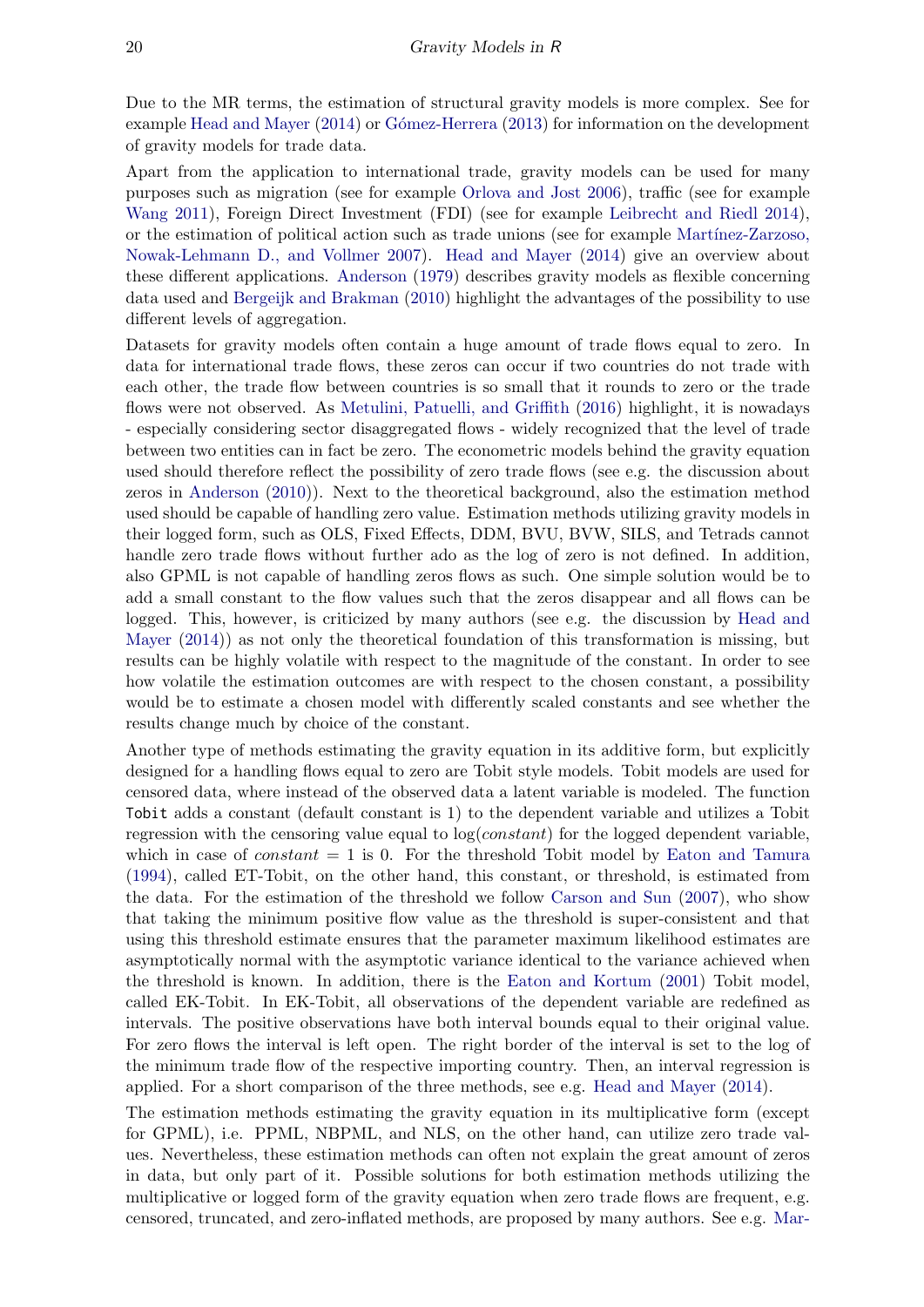[tin and Pham](#page-21-6) [\(2015\)](#page-21-6), [Burger, Van Oort, and Linders](#page-20-8) [\(2009\)](#page-20-8), [Kareem, Martinez-Zarzoso, and](#page-21-7) Brümmer [\(2016\)](#page-21-7), [Anderson](#page-20-0) [\(2011\)](#page-20-0), Gómez-Herrera [\(2013\)](#page-21-4), [Linders and De Groot](#page-21-8) [\(2006\)](#page-21-8), and [Head and Mayer](#page-21-2) [\(2014\)](#page-21-2) for further information.

We refer the user to the [Gravity Cookbook website](https://sites.google.com/site/hiegravity/)<sup>[1](#page-5-1)</sup> for more information on gravity models in general. [Head and Mayer](#page-21-2) [\(2014\)](#page-21-2) provide a comprehensive and accessible overview of the theoretical and empirical development of the gravity literature as well as the use of gravity models and the various estimation methods, especially their merits and potential problems regarding applicability as well as different gravity datasets.

## 3. Example datasets

<span id="page-5-0"></span>In order to illustrate the different estimation methods, the package gravity includes two dataset called Gravity\_zeros and Gravity\_no\_zeros. These datasets on international trade are obtained by editing the gravity dataset "col\_regfile09.dta" available at the Gravity Cookbook website<sup>[2](#page-5-2)</sup>. In order to have dataset suited for most functions, the datasets are limited to cross-sectional data. All incomplete rows and observations with missing trade flows were excluded from the dataset. In addition, for Gravity<sub>ro</sub> zeros observations with trade flows equal to zero were deleted.

The dataset was downloaded and transformed in the following way:

```
1 > # Reading in the dataset
2 > 1ibrary (foreign)
3 > col_regfile09 \leftarrow read.dta("col_regfile09.dta")
4 > # Isolation of one year
5 > data06 \leftarrow col\_regfile09[col\_regfile09\6 > # Choosing variables (select columns)
7 > data06 \leftarrow data06[, c(2, 3, 6, 8, 12, 27, 34, 4, 5, 29)]8 > # Transforming data
9 > # Isolation of complete cases
10 > data06 \leftarrow data06 \leftarrow complete cases (data06) = TRUE,
11 > # Exclusion of trade flows equal to 0
12 > Gravity_zeros < data06 data06$flow != 0,
13 > row names (Gravity_zeros) < 1: length (row names (Gravity\_zeros))14 > # Divide GDPs by 1,000,000 for scaling purposes
15 > Gravity_zeros$gdp_o <- Gravity_zeros$gdp_o / 1000000
16 > Gravity_zeros q_d \leftarrow Gravity_zeros q_d
```
For Gravity\_no\_zeros the following line is added

```
> # Exclusion of trade flows equal to 0
2 > Gravity_no_zeros <- data06 [data06$flow != 0,]
```
1 library (gravity)

The resulting datasets consist of 22.588 (Gravity\_zeros) and 17.088 (Gravity\_no\_zeros) observations respectively. Both include the following variables, exemplary shown for Gravity\_zeros:

```
2 = data ( Gravity\_zeros)3 str (Gravity_zeros)
 1 ' data . frame ': 22588 obs . of 10 variables :<br>2 $ iso_o : chr "AFG" "AFG" "AFG" "AFC
2 \quad $ iso_o : chr "AFG" "AFG" "AFG" "AFG" ...
\frac{3}{4} $ iso_d : chr "ARG" "AUS" "AUT" "AZE"<br>4 $ distw : num 15341 11086 4567 1822 58
 4 $ distw : num 15341 11086 4567 1822 5849
5 \quad \  \  \, \texttt{\$} \quad \  \  \, \texttt{gdp\_o} \qquad \qquad : \quad \text{num} \quad \  \  0.0084 \quad 0.0084 \quad 0.0084 \quad 0.0084 \quad 0.0084 \quad \ldots6 $ gdp_d : num 0.214058 0.768178 0.322444 0.020122 0.000807 ...<br>7 $ rta : int 0 0 0 0 0 0 0 0 0 0 ...
 7 \quad $ r t a : int 0 0 0 0 0 0 0 0 0 0 ..
8 \quad $ flow : num 0.061 0.4055 0.1649 0.0016 0 ...
9 $ contig : int 0 0 0 0 0 0 0 0 0 0 ...
10 \quad $ comlang_off: int 0 0 0 0 0 0 0 0 0 0 ...
11 $ comcur : int 0 0 0 0 0 0 0 0 0 0 ...
```
The descriptions of the variables are provided in Table [2.](#page-6-0)

<span id="page-5-1"></span><sup>1</sup> <https://sites.google.com/site/hiegravity/>

<span id="page-5-2"></span> $^{2}$ [http://econ.sciences-po.fr/sites/default/files/file/tmayer/data/col](http://econ.sciences-po.fr/sites/default/files/file/tmayer/data/col_regfile09.zip)\_regfile09.zip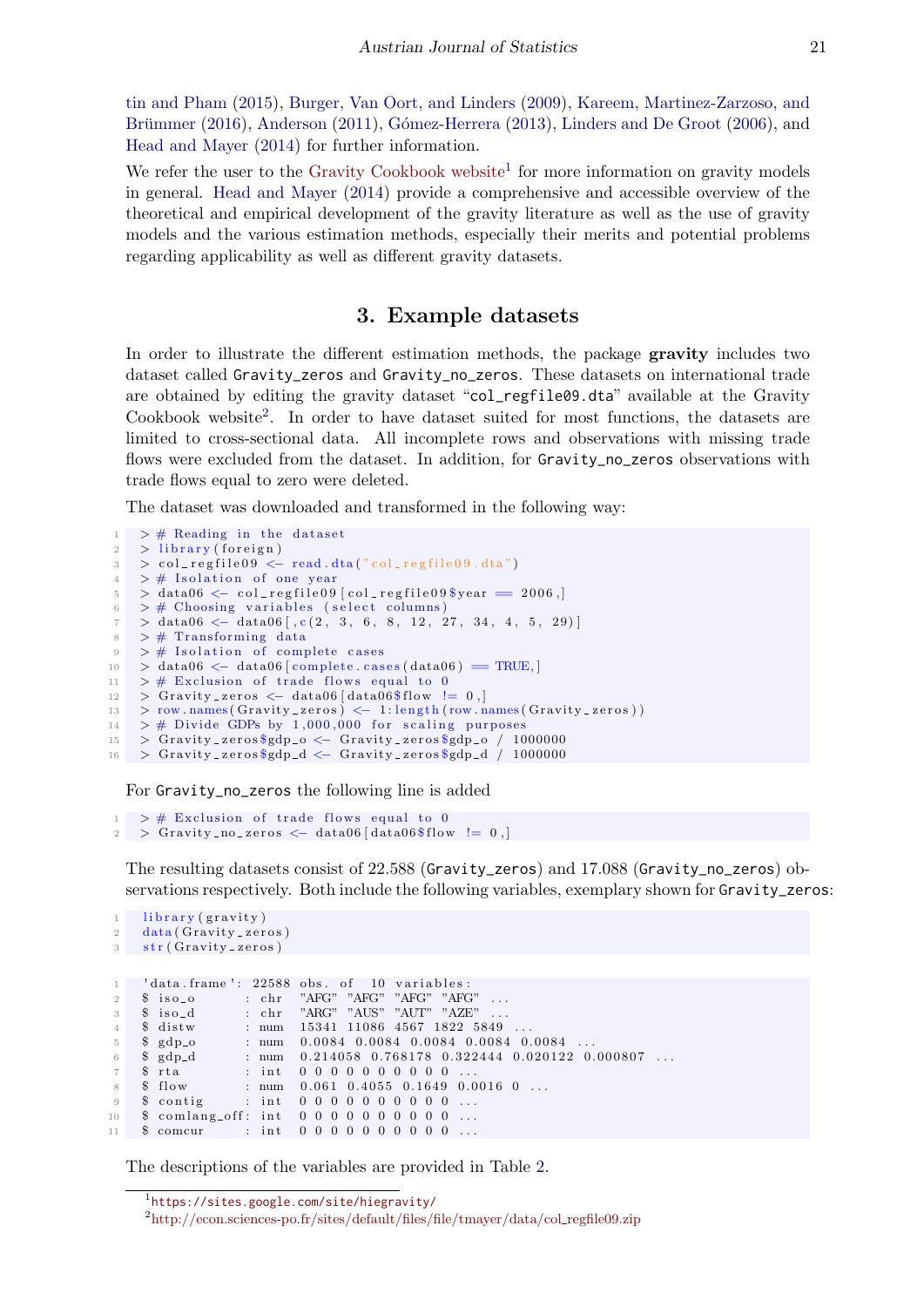<span id="page-6-0"></span>

| name        | description                                       |
|-------------|---------------------------------------------------|
| iso_o       | ISO-Code of country of origin                     |
| iso_d       | ISO-Code of country of destination                |
| distw       | weighted distance (see Mayer and Zignago 2011)    |
| $gdp\_o$    | GDP of country of origin in trillion dollars      |
| $gdp_d$     | GDP of country of destination in trillion dollars |
| rta.        | dummy for a regional trade agreement              |
| flow        | trade flow in million dollars                     |
| contig      | dummy for regional contiguity                     |
| comlang_off | dummy for a common official language              |
| comcur      | dummy for a common currency                       |
|             |                                                   |

Table 2: Description of the variables in the Gravity dataset

## 4. Gravity functions

#### 4.1. Structure of the functions

On the [Gravity Cookbook website](https://sites.google.com/site/hiegravity/)[3](#page-6-1) Keith Head and Thierry Mayer provide Stata code the most common estimation methods for gravity models. Where possible the functions were designed and tested to lead similar results when choosing the option of robust variance estimation (default). Compared to the Stata code available, the functions presented in this package provide users with more flexibility regarding the type of estimation (robust or not robust), the number and type of independent variables as well as the possible data and are directly applicable to the dataset included in the package.

As the functions were - where possible - tested to lead the same results as the provided Stata code for cross-sectional data, it is up to the user to ensure that the functions can be applied to panel data. In order to be comparable, the functions of the package include distance as an independent variable. If panel data are used, time-invariant effects, such as geographical distance, may have to be excluded. The most common challenges when using panel data with gravity models arise because of missing trade flows, unbalanced panels, and computational difficulties. For a comprehensive overview see [Egger and Pfaffermayr](#page-21-9) [\(2003\)](#page-21-9), Gómez-Herrera [\(2013\)](#page-21-4) and [Head, Mayer, and Ries](#page-21-10) [\(2010\)](#page-21-10) as well as the references therein. [Egger and Pfaffermayr](#page-21-9) [\(2003\)](#page-21-9) provide some comparison of cross-sectional and panel models and show differences when using different variables. Depending on the panel dataset and the variables - specifically the type of fixed or random effects - included in the model, it may easily occur that the model is not computable. Also, note that by including bilateral fixed effects such as country-pair effects, the coefficients of time-invariant observables such as distance can no longer be estimated. Depending on the specific model, the code of the respective function may has to be changed by hand in order to exclude the distance variable from the estimation. When using panel data, the parameter and variance estimation of the models may have to be adjusted accordingly. To our knowledge at the moment, there is no explicit literature covering the estimation of a gravity equation by Double Demeaning (DDM), Structural Iterated Least Squares (SILS) or Bonus vetus OLS (BVU, BVW) using panel data. Therefore, we do not recommend to apply these methods in this case.

The functions in **gravity** all estimate gravity models, but they do so in different ways. They differ in whether they estimate gravity equations in their additive or multiplicative form, their requirements with respect to data, their handling of Multilateral Resistance (MR) terms as well as their possibilities concerning the inclusion of unilateral independent variables, such as GDPs or population sizes. Therefore, they usually lead to different estimation results.

To execute the functions in gravity, a square gravity dataset with all pairs of countries, ISO-

<span id="page-6-1"></span><sup>3</sup> <https://sites.google.com/site/hiegravity/>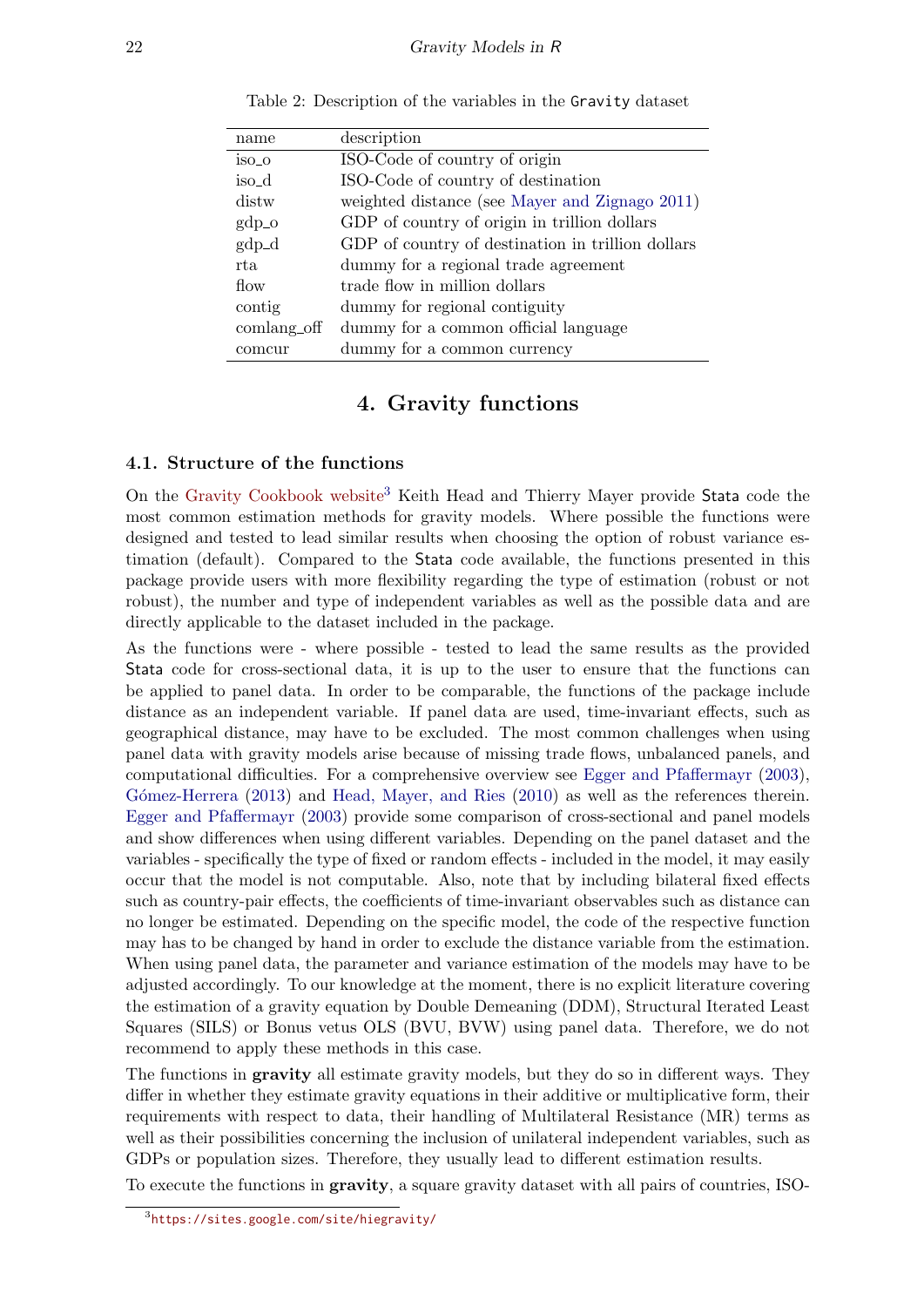codes for the country of origin and destination, a measure of distance between the bilateral partners as well as all information that should be considered as dependent and independent variables is needed. Missing bilateral flows as well as incomplete rows should be excluded from the dataset. Depending on the method used, zero values in the dependent variable may have to be excluded.

The functions listed in Table [1](#page-1-0) generally have the same structure. Table [3](#page-7-0) lists variables common to all functions. Additional arguments for specific functions are listed in the section describing the respective function.

| Table 3: Function variables |  |  |
|-----------------------------|--|--|
|-----------------------------|--|--|

<span id="page-7-0"></span>

| Variable   | Usage                                                                              |
|------------|------------------------------------------------------------------------------------|
| y          | name (type: character) of the dependent variable in the dataset data,              |
|            | e.g. trade flows. It should not yet be logged. For functions estimating            |
|            | gravity equations in their additive form, y is logged automatically.               |
| dist       | name (type: character) of the distance variable in the dataset data con-           |
|            | taining a measure of distance between all pairs of bilateral partners. It          |
|            | should not yet be logged. For functions estimating gravity equations in            |
|            | their additive form dist is logged automatically.                                  |
| x          | vector of names (type: character) of bilateral variables in the dataset            |
|            | data that should be taken as the independent variables in the estimation.          |
|            | If an independent variable is a dummy variable, it should be of type               |
|            | numeric in the dataset. If an independent variable is defined as a ratio,          |
|            | it should be logged.                                                               |
| inc_o      | variable name (type: character) of the income of the country of origin             |
|            | in the dataset data.                                                               |
| inc_d      | variable name (type: character) of the income of the country of destina-           |
|            | tion in the dataset data.                                                          |
| vce_robust | robust (type: logic) determines whether a robust variance-covariance               |
|            | matrix should be used for the standard errors. The default is set to               |
|            | TRUE. If set TRUE the estimation results are similar to the Stata results          |
|            | for robust estimation.                                                             |
| data       | name of the dataset to be used (type: character). To estimate gravity              |
|            | equations, a square gravity dataset including bilateral flows defined by           |
|            | the argument y, ISO-codes (called iso <sub>-</sub> o for the country of origin and |
|            | iso_d for the destination country), a distance measure defined by the              |
|            | argument dist and other potential influences given as a vector in x are            |
|            | required. All dummy variables should be of type numeric. Missing trade             |
|            | flows as well as incomplete rows should be excluded from the dataset.              |
|            | Note that for some functions, zero flow values have to be excluded or              |
|            | transformed, see the descriptions of the respective functions. When                |
|            | using panel data, a variable for the time may be included in the dataset.          |
|            | Note that the variable for the time dimension should be of type: factor.           |

In order to show users how the functions can be applied, each description of a function comes with an example of how to apply it using an example dataset in **gravity** including the resulting output. As our main aim is to provide R users with a wrapper of different estimation methods for gravity models and we would like to illustrate all functions using simple examples, the variables chosen to be included in x as well as the choice of setting vce\_robust to TRUE or FALSE are arbitrary. In order to execute the functions, the package and the example datasets have to be called first:

 $1 > if$  (!" gravity" %in% installed packages ()) install packages (gravity)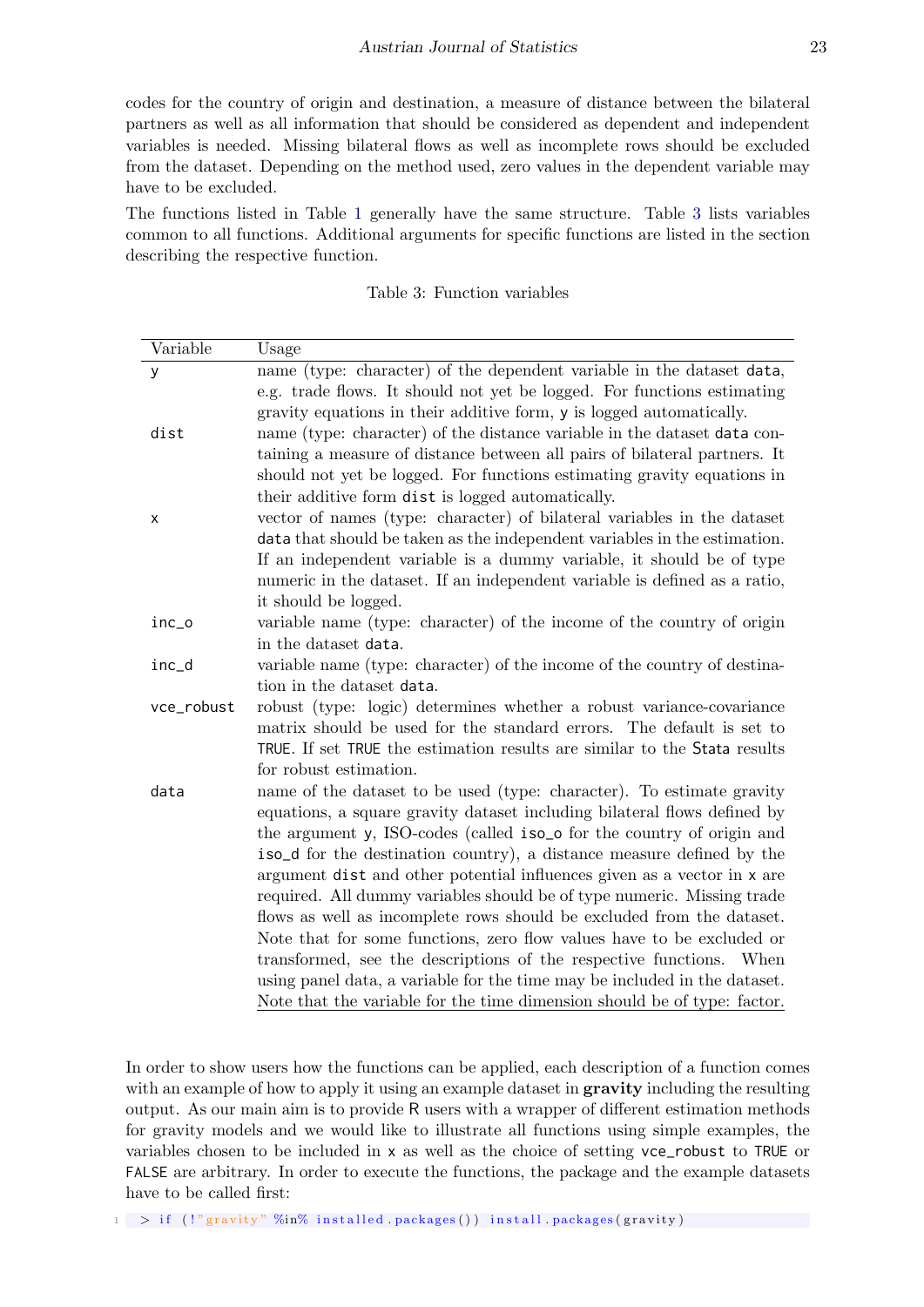```
2 > library (gravity)
3 > data ( Gravity\_zeros)4 > data ( Gravity-no\_zeros)
```
## <span id="page-8-0"></span>4.2. OLS

The function OLS estimates gravity models in their traditional form via Ordinary Least Squares using the lm function implemented in R. MR terms are not considered by this function; see the gold medal mistake described in [Baldwin](#page-20-4) [\(2007\)](#page-20-4). As OLS is limited to (log-)linear relationships, gravity equations are estimated in their additive form. The user has to pay attention that no zero trade flows are allowed in the dataset. Simple OLS is implemented in gravity as it is the traditional way of estimating gravity equations and was used by e.g. [Tinbergen](#page-22-0) [\(1962\)](#page-22-0). [Baier and Bergstrand](#page-20-1) [\(2010\)](#page-20-1) argue that the possibility to estimate gravity equations by simple OLS was a major contribution to the popularity of gravity models. As the estimated coefficients for the country's incomes were often found to be close to unity (see for example [Head and Mayer](#page-21-2) [2014\)](#page-21-2) and unitary income elasticities are in line with theoretical foundations like [Anderson and van Wincoop](#page-20-2) [\(2003\)](#page-20-2), it is sometimes assumed that the income elasticities are equal to unity (see for example [Anderson](#page-20-3) [2010\)](#page-20-3). In order to allow for the estimation with and without the assumption of unitary income elasticities, the option uie is built into the function OLS with the default set to FALSE; see Table [4.](#page-8-1)

Table 4: Additional variables for OLS

<span id="page-8-1"></span>

| Variable | Usage                                                                             |
|----------|-----------------------------------------------------------------------------------|
| uie      | Unitary Income Elasticities (type: logic) determines whether the pa-              |
|          | rameters are to be estimated assuming unitary income elasticities. The            |
|          | default value is set to FALSE. If uie is set TRUE, the flows in the depen-        |
|          | dent variable y are divided by the product of the country-pairs' incomes          |
|          | before the estimation. If uie is set to FALSE, the income variables are           |
|          | logged and taken as independent variables in the estimation. The vari-            |
|          | able names for the incomes should be inserted into $\text{inc}_o$ for the country |
|          | of origin and into $\text{inc}_d$ for the destination country.                    |

An example of how to apply the function OLS to an example dataset in gravity and the resulting output is shown in the following:

```
1 > OLS(y="flow", dist="distw", x=c("comlang-off", "rta", "comm", "contig"),\lim_{z \to 0} inc_o="gdp_o", inc_d="gdp_d", uie=FALSE, vce_robust=TRUE,
3 + data=Gravity_no_zeros)
4
5 Call:
\frac{6}{9} y log \degree dist log + comlang of f + rta + comcur + contig + inc_o_log +
7 \quad \text{inc}_d \, \text{log}8
9 Residuals:
10 Min 1Q Median 3Q Max
11 -20.265 -1.226 0.182 1.521 9.97612
13 Coefficients:
14 Estimate Std. Error t value Pr(>|t|)15 (Intercept) 17.700041 0.262079 67.537 <2e-16 ***
16 dist_log −1.171616 0.028801 −40.679 <2e−16 ***<br>17 comlang_off 1.194314 0.054077 22.085 <2e−16 ***
17 comlang_off 1.194314 0.054077 22.085
18 rta 0.885798 0.060390 14.668 <2e−16 ***
19 comcur −0.003384 0.151723 −0.022 0.982
20 contig 1.118794 0.106636 10.492 <2e−16 ***
21 inc_o_log 1.232566 0.008466 145.596 <2e-16 ***
22 inc_d_log 0.910198 0.008192 111.103 <2e−16 ***
23 −−−
24 Signif. codes: 0 '***' 0.001 '**' 0.01 '*' 0.05 '.' 0.1 ' ' 1
25
```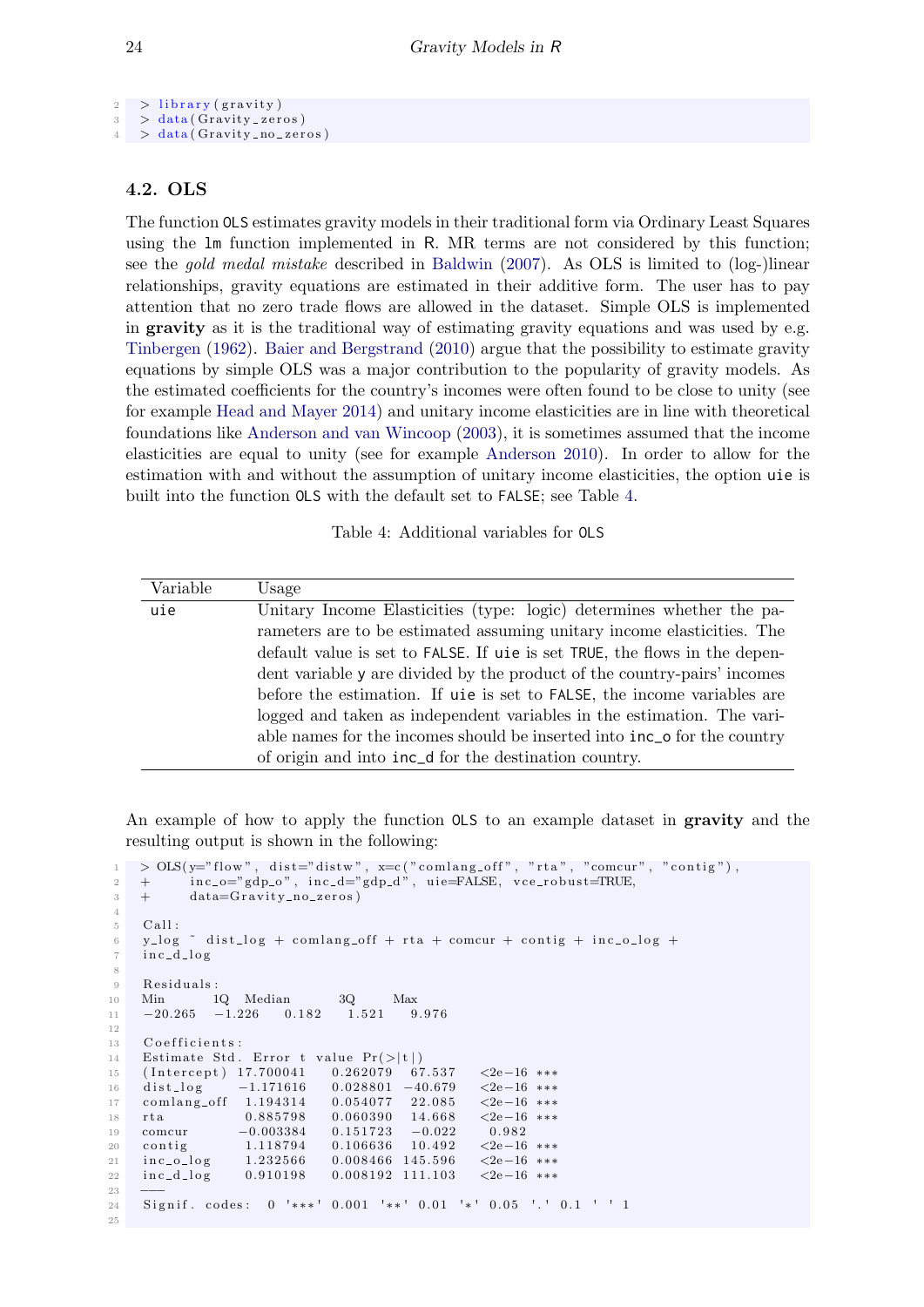```
26 Residual standard error: 2.451 on 17080 degrees of freedom
27 Multiple R-squared: 0.6461, Adjusted R-squared: 0.646
28 F−statistic: 4875 on 7 and 17080 DF, p-value: < 2.2e-16
```
### <span id="page-9-0"></span>4.3. Fixed effects

To account for MR terms, [Feenstra](#page-21-11) [\(2002\)](#page-21-11) and [Feenstra](#page-21-12) [\(2004\)](#page-21-12) propose to use importer and exporter fixed effects. Due to these effects, all unilateral influences such as GDPs can no longer be estimated. A disadvantage of the use of fixed effects is that, when applied to panel data, the number of country-year or country-pair fixed effects can be computationally too high for estimation. In addition, no comparative statics are possible with fixed effects as the MR terms are not estimated explicitly. Nevertheless, [Head and Mayer](#page-21-2) [\(2014\)](#page-21-2) highlight the importance of the use of fixed effects. Country specific fixed effects are considered by incorporating "iso\_o" and "iso\_d" in fe (see Table [5\)](#page-9-1) next to other possible bilateral variables. When applying the function Fixed\_Effects to panel data, country-pair fixed effects or interaction effects with the time variable may be applied, but the function and especially the inclusion of distance as an independent variable may have to be changed depending on the effects used. See Section [1'](#page-0-0)s part on panel data for further information. The function Fixed\_Effects estimates gravity models in their additive form.

Table 5: Additional variables for Fixed\_Effects

<span id="page-9-1"></span>

| Variable | Usage                                                                                             |
|----------|---------------------------------------------------------------------------------------------------|
| fe       | vector of names (type: character) of fixed effects. The default is set to                         |
|          | the unilateral identifiers "iso <sub>o</sub> " and "iso <sub>o</sub> d" for cross-sectional data. |
|          | When using panel data, interaction terms of the iso-codes and time may                            |
|          | be added in either fe or x.                                                                       |

An example of how to apply the function Fixed\_Effects to an example dataset in gravity and the resulting output is shown in the following:

```
1 > Fixed_Effects (v ="flow", dist="distw", fe=c ("iso_o", "isod"),
\bar{x} + \bar{x} \bar{x} \bar{y} \bar{z} \bar{z} \bar{y} \bar{z} \bar{z} \bar{z} \bar{z} \bar{z} \bar{z} \bar{z} \bar{z} \bar{z} \bar{z} \bar{z} \bar{z} \bar{z} \bar{z} \bar{z} \bar{z} \bar{z} \bar{z} \bar{z} \bar{z} \bar{z}3
4 Call:
5 y log \sim dist log + comcur + iso-o + iso-d
6
7 Residuals:
8 Min 1Q Median 3Q Max<br>9 -20.2169 -1.0732 0.1016 1.2322 9.7312
9 -20.2169 -1.0732 0.1016 1.232210
11 Coefficients:
12 Estimate Std. Error t value Pr(>\vert t \vert)13 ( Intercept) 12.419632 0.411761 30.162 < 2e-16 ***
14 dist_log -1.937231 0.024921 -77.735 < 2e-16 ***
15 comcur 0. 40 7666 0. 153327 2.659 0.007850 ∗∗
16 iso oAGO 1. 4 2 5 7 0 0 0. 5 3 7 3 7 2 2. 6 5 3 0. 0 0 7 9 8 3 ∗∗
17 iso_oALB −0.851948 0.429502 −1.984 0.047320 *
18 .
19 .
20 - 2021 iso_dCOL 2.161471 0.315343 6.854 7.41e-12 ***
22 iso_dCOM −1.981948 0.397469 −4.986 6.21e−07 ***<br>23 iso_dCPV −2.306427 0.393837 −5.856 4.82e−09 ***
23 iso dCPV -2.306427 0.393837 -5.856 4.82e-09 ***
24 [ reached getOption ("max. print") - omitted 133 rows ]
25 −−−
26 Signif . codes: 0 '***' 0.001 '**' 0.01 '*' 0.05 '.' 0.1 ' ' 1
27
28 Residual standard error: 2.153 on 16755 degrees of freedom
29 Multiple R-squared: 0.7321, Adjusted R-squared: 0.7268
30 F-statistic: 162.3 on 332 and 16755 DF, p-value: < 2.2e-16
```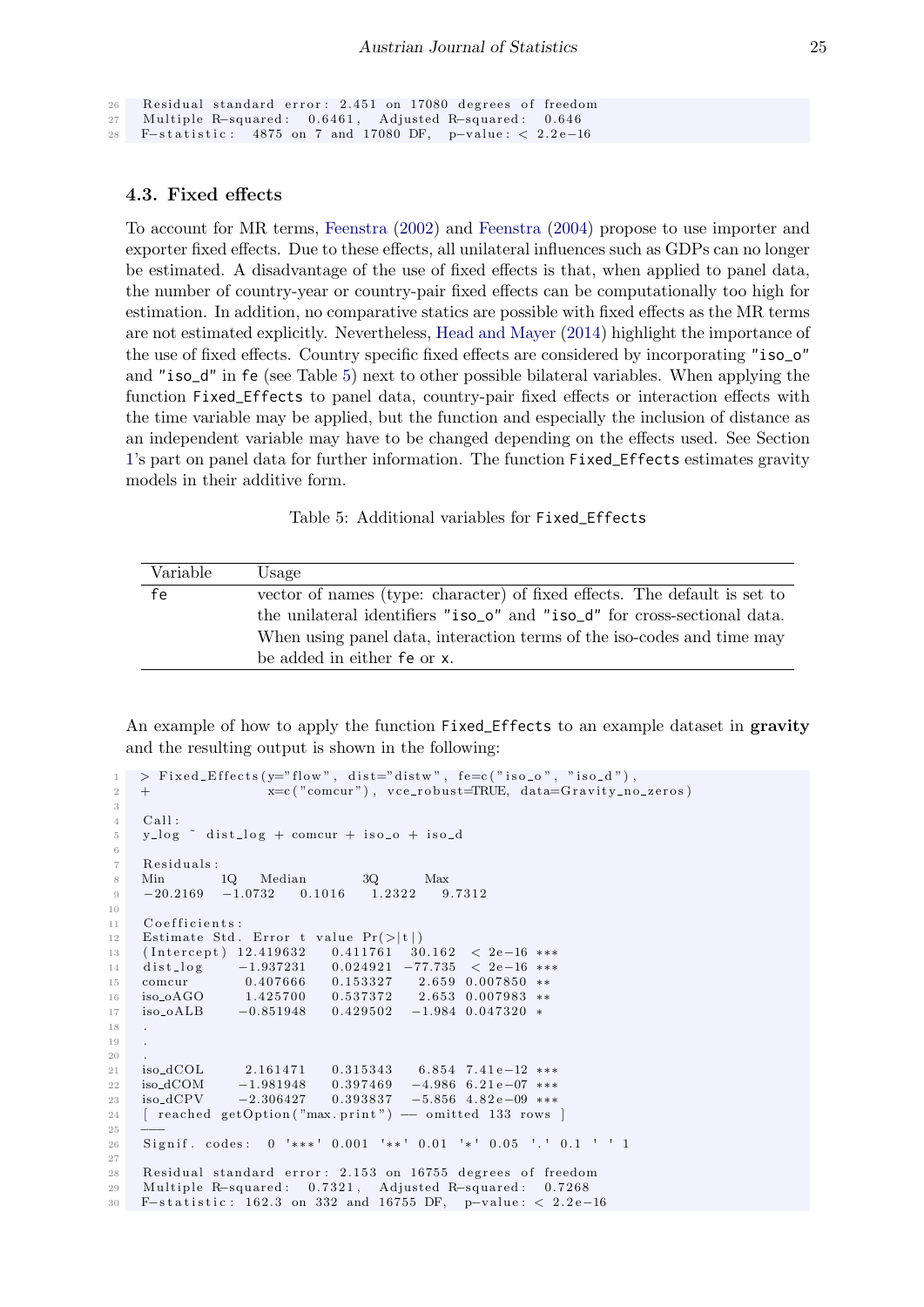#### <span id="page-10-0"></span>4.4. Double demeaning (DDM)

A further method to estimate gravity models in their additive form is the usage of Double Demeaning, DDM, as introduced by [Head and Mayer](#page-21-2) [\(2014\)](#page-21-2). By subtracting importer and exporter averages on the left and right hand side of the respective gravity equation, all unilateral influences including the MR terms vanish. Therefore, no unilateral variables may be added as independent variables for the estimation. The function DDM first logs the dependent variable and the distance variable. Afterwards, the dependent and independent variables are transformed in the following way (exemplary shown for trade flows,  $X_{ij}$ ):

$$
(\log X_{ij}).DDM = (\log X_{ij}) - (\log X_{ij}).origin.mean
$$
  
-(log X<sub>ij</sub>).*destination.mean* + (log X<sub>ij</sub>).mean. (9)

One subtracts the mean value for the origin country and the mean value for the destination country and adds the overall mean value to the logged trade flows. This procedure is repeated for all dependent and independent variables. The transformed variables are then used for the estimation. DDM is easily applied, but, as shown in [Head and Mayer](#page-21-2) [\(2014\)](#page-21-2), very sensitive to missing data.

An example of how to apply the function DDM to an example dataset in **gravity** and the resulting output is shown in the following:

```
1 > DDM(y="flow", dist="distw", x=c("rta","comcur","contig"),
\gamma + vce_robust=TRUE, data=Gravity_no_zeros)
3
4 Call:
5 y l og dd ~ d ist l og dd + r t a dd + comcur dd + c on tig dd - 1
6
7 Residuals:
8 Min 1Q Median 3Q Max
9 −20.9612 −1.2462 0.2849 1.5018 8.4425
10
11 Coefficients:
12 Estimate Std. Error t value Pr(>|t|)13 dist_log_dd -1.60215 0.03217 -49.799 <2e−16 ***
14 rta_dd 0.82253 0.06390 12.872 <2e-16 ***
15 comcur dd 0.11431 0.13275 0.861 0.389
16 contig_dd 0.97793 0.10620 9.209 <2e−16 ***
17 −−−
18 Signif, codes: 0 '***' 0.001 '**' 0.01 '*' 0.05 '.' 0.1 ' ' 1
19
20 Residual standard error: 2.318 on 17084 degrees of freedom
21 Multiple R-squared: 0.2542, Adjusted R-squared: 0.254
22 F−statistic: 1772 on 4 and 17084 DF, p-value: < 2.2e-16
```
#### <span id="page-10-1"></span>4.5. Bonus vetus OLS (BVU, BVW)

[Baier and Bergstrand](#page-20-9) [\(2009\)](#page-20-9) and [Baier and Bergstrand](#page-20-1) [\(2010\)](#page-20-1) argue that on the one hand, the non-linear least squares (NLS) approach in [Anderson and van Wincoop](#page-20-2) [\(2003\)](#page-20-2) is in line with the theory and capable of conducting comparative statics, but on the other hand is too computationally costly and complex and therefore received little attention in the literature. On the other hand, fixed effects estimation, while incorporating MR terms and being easily set up, does not allow for comparative statics. Therefore, [Baier and Bergstrand](#page-20-1) [\(2010\)](#page-20-1) suggest a modification of the simple OLS that is easily implemented, allows for comparative statics and yields results close to those of NLS, called Bonus vetus OLS (BVU and BVW). They estimate gravity models in their additive form. For the theoretical foundation of their estimation method see [Anderson and van Wincoop](#page-20-2) [\(2003\)](#page-20-2) and [Anderson and van Wincoop](#page-20-10) [\(2004\)](#page-20-10). As unilateral income elasticities are assumed, flows are divided by the product of unilateral incomes. The dependent variable for the estimation is therefore  $log(y/(inc_0 * inc_d))$ . By applying a Taylor-series expansion and the assumption of symmetrical, bilateral trade costs, they develop a reduced gravity model in which multilateral and worldwide resistance enter exogenously. [Baier and Bergstrand](#page-20-1) [\(2010\)](#page-20-1) distinguish two types of Bonus vetus estimations depending on how the Taylor-series is centered. One method, called BVU, uses simple averages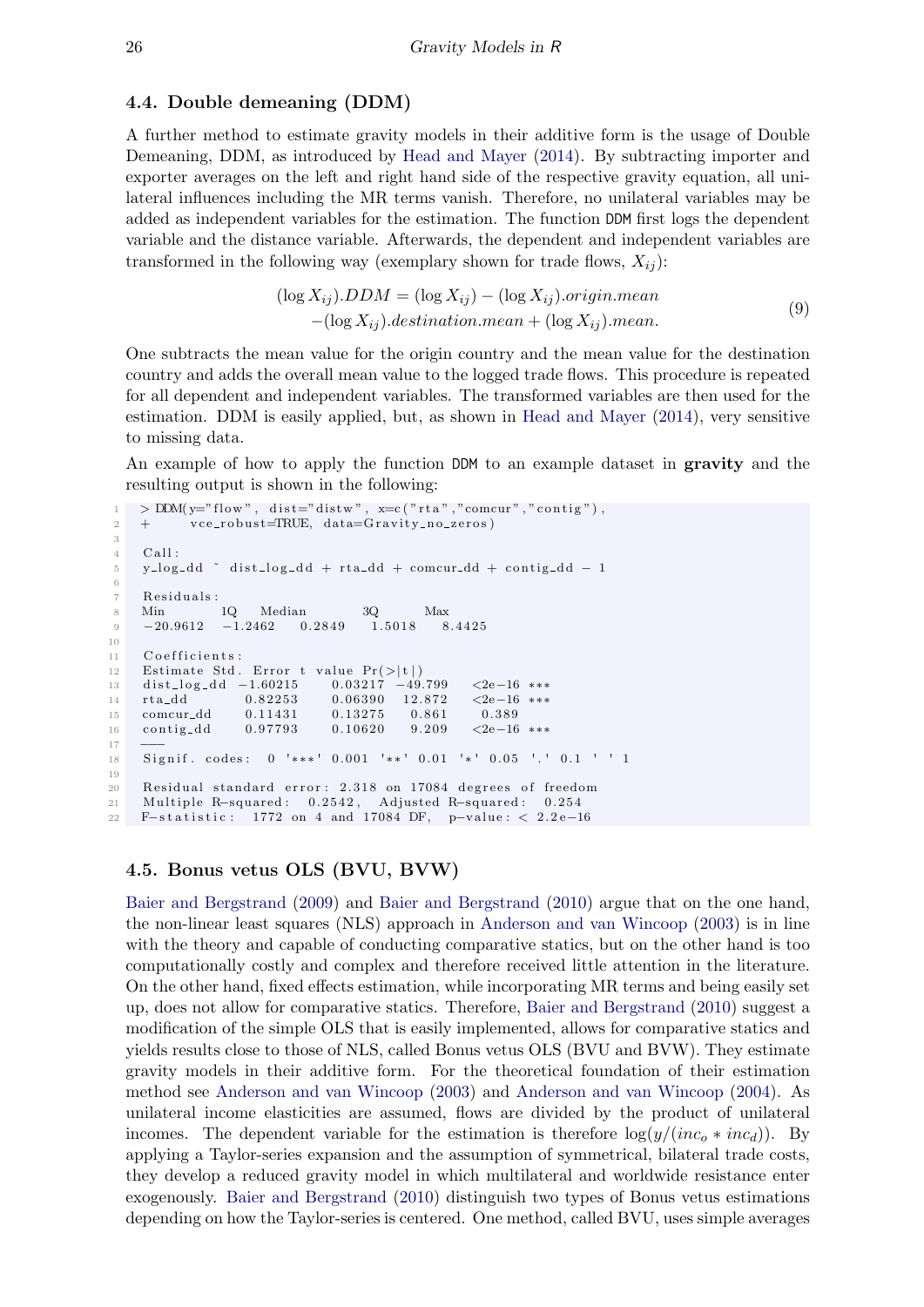while the other, called BVW, uses GDP weights. Depending on which method is used, the transaction costs are weighted differently. For advantages and disadvantages of both methods see [Baier and Bergstrand](#page-20-9) [\(2009\)](#page-20-9) and [Baier and Bergstrand](#page-20-1) [\(2010\)](#page-20-1).

To give an example with simple averages (BVU), distance would be transformed to Multilateral and World Resistance, MWR, of distance in the following way:

$$
MWR.D_{ij} = \frac{1}{N} \left( \sum_{i=1}^{N} \log D_{ij} \right) + \frac{1}{N} \left( \sum_{j=1}^{N} \log D_{ij} \right) - \frac{1}{N^2} \left( \sum_{i=1}^{N} \sum_{j=1}^{N} \log D_{ij} \right) \tag{10}
$$

with  $D_{ij}$  denoting the bilateral distance, N the number of countries and  $MWR.D_{ij}$  the transformed variable adjusted for multilateral resistances.

When using BVW, the simple averages are replaced by GDP weights. The transformed variables are included as independent variables in the estimation. The resulting equation can be estimated by simple OLS. For an application of a method close to Bonus vetus on panel data, see [Kareem](#page-21-7) et al. [\(2016\)](#page-21-7).

An example of how to apply the functions BVU and BVW to an example dataset in **gravity** and the resulting output is shown in the following:

```
1 > BVU(y="flow", dist='distw", x=c("rta", "comlang-off"), inc.o='gdp.o",\frac{1}{2} + inc_d="gdp_d", vce_robust=TRUE, data=Gravity_no_zeros)
3
4 Call:
5 y_inc_log \tilde{ } dist_log_mr + rta_mr + comlang_off_mr
6
7 Residuals:
8 Min 1Q Median 3Q Max
9 -20.2613 -1.2170 0.2941 1.5725 9.428210
11 Coefficients:
12 Estimate Std. Error t value Pr(>|t|)13 (Intercept) 7.47331 0.01910 391.192 <2e−16 ***
14 dist_log_mr −1.66196 0.03431 −48.436 <2e−16 ***<br>15 rta mr 0.64216 0.07011 9.159 <2e−16 ***
15 rta m r 0.64216 0.07011 9.159 <2e−16 ***
16 comlang_off_mr 0.95722 0.06749 14.183 <2e-16 ***
17 −−−
18 Signif . codes: 0 '***' 0.001 '**' 0.01 '*' 0.05 '.' 0.1 ' ' 1
19
20 Residual standard error: 2.497 on 17084 degrees of freedom
21 Multiple R-squared: 0.236, Adjusted R-squared: 0.2359
22 F−statistic: 2053 on 3 and 17084 DF, p-value: < 2.2e-16
1 > BWW(y="flow", dist="dist", x=c("rta", "comlang-off", "contig"), inc.o="gdp.o",\frac{1}{2} + \int inc_d="gdp_d", vce_robust=TRUE, data=Gravity_no_zeros)
3
4 Call:<br>5 y_inc
    y\_inc\_log \tilde{ } distlog\_mr + rta\_mr + comlang\_off\_mr + contig\_mr6
7 Residuals:
 8 Min 1Q Median 3Q Max
 9 −19.4113 −1.3282 0.4197 1.7021 10.5317
10
11 Coefficients:
12 Estimate Std. Error t value Pr(>|t|)<br>
13 (Intercept) 7.50636 0.02150 349.11
13 (Intercept) 7.50636 0.02150 349.11 <2e−16 ∗∗∗<br>
14 dist_log_mr -0.56606 0.02838 -19.94 <2e−16 ***
14 dist_log_mr -0.56606 0.02838 -19.94 <2e-16 ***
15 rta_mr 1.27323 0.06559 19.41 <2e−16 ∗∗∗<br>16 comlang_off_mr 0.93975 0.05901 15.93 <2e−16 ∗∗∗
16 comlang_off_mr 0.93975
17 contig_mr 1.13429 0.11159 10.16 <2e−16 ***
18 −−−
19 Signif. codes: 0 '***' 0.001 '**' 0.01 '*' 0.05 '.' 0.1 ' ' 1
20
21 Residual standard error: 2.667 on 17083 degrees of freedom
22 Multiple R-squared: 0.129, Adjusted R-squared: 0.1288
23 F-statistic: 682.1 on 4 and 17083 DF, p-value: < 2.2e-16
```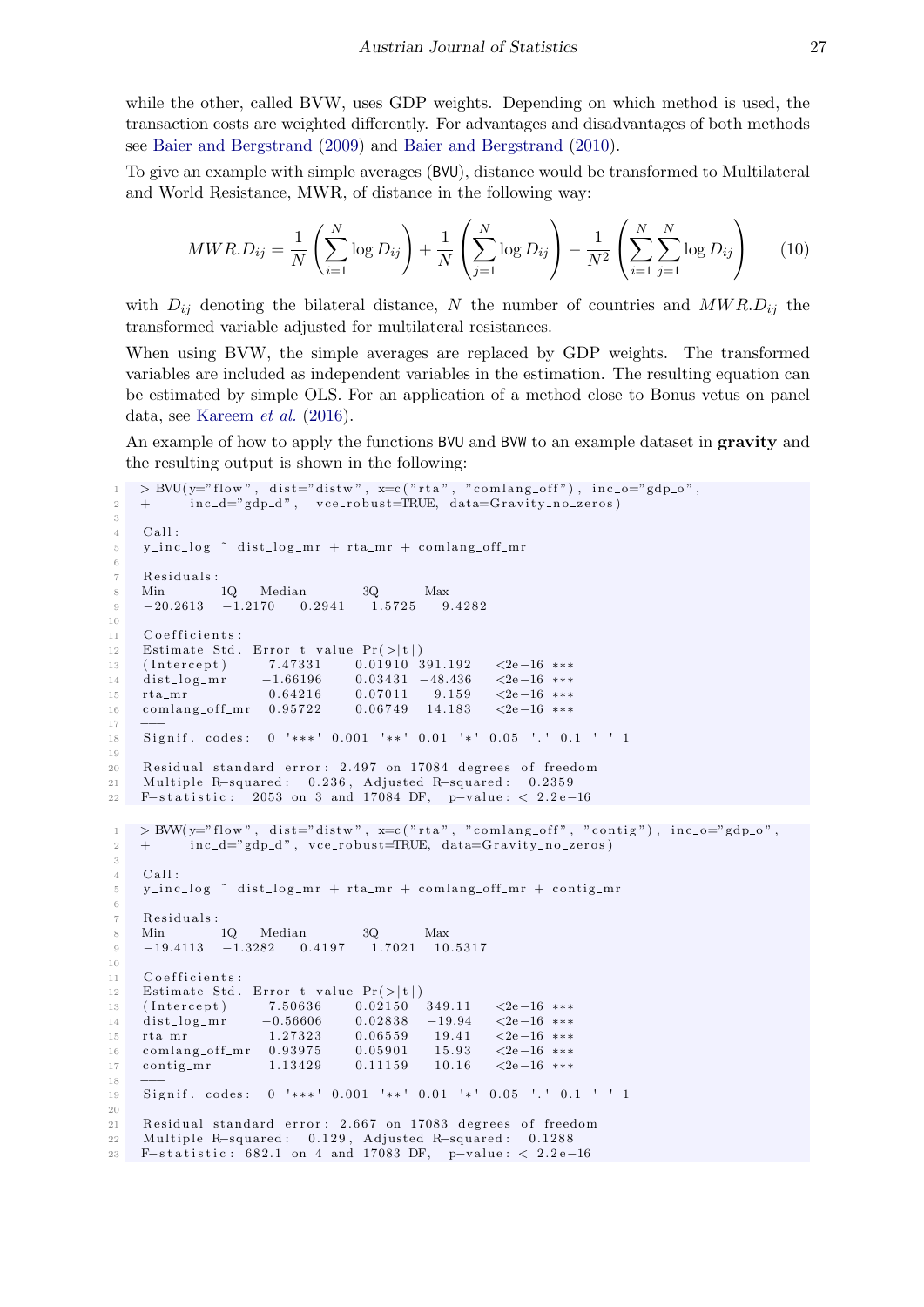### <span id="page-12-0"></span>4.6. Structural iterated least squares (SILS)

The function SILS, structural iterated least squares, aims at estimating the MR terms [\(6\)](#page-3-1) and [\(7\)](#page-3-2) explicitly. The procedure was introduced by [Anderson and van Wincoop](#page-20-2) [\(2003\)](#page-20-2) using non-linear least squares and adapted by [Head and Mayer](#page-21-2) [\(2014\)](#page-21-2). See [Egger and Staub](#page-21-13) [\(2016\)](#page-21-13) for a comparison of iterative estimation methods and fixed effects methods. The function utilizes the dependencies between the MR terms and the transaction costs. The transaction costs influence the transactions between two countries in a direct and an indirect way by their effect on the MR terms. It estimates gravity equations in their additive form. SILS performs the following steps [\(Head and Mayer](#page-21-2) [2014\)](#page-21-2):

- The unknown terms  $\Pi_i$  and  $P_j$  are initially set equal to 0.
- The particular gravity equation is estimated in its additive form via OLS to obtain estimates for the parameters determining the transaction costs. The dependent variable for the estimation equals  $\log(X_{ij}/(Y_i * Y_j * \Pi_i * P_j)).$
- Given the newly estimated parameters, a contraction mapping algorithm is used to update  $\Pi_i$  and  $P_j$ .
- These steps are repeated until the estimated parameters stop changing significantly.

Table [6](#page-12-1) contains the additional variables for the function SILS. They are used to restrict the maximum iterations in the inner and outer loop of SILS as well as the stopping rule. Compared to the other estimation methods, SILS can be very time consuming. When using it, the updated coefficients for every iteration are shown. When the iteration stops, summary statistics for the last iteration are shown.

<span id="page-12-1"></span>

| Variable   | Usage                                                                  |
|------------|------------------------------------------------------------------------|
| maxloop    | maximum number of iterations. The default is set to 50.                |
| maxloop2   | maximum number of inner loop iterations. The default is set to 50.     |
| dec_places | number of decimal precision. The default is set to 4.                  |
| verbose    | verbose (type: logic) determines whether the estimated coefficients of |
|            | each iteration should be printed in the console. The default is set to |
|            | FALSE.                                                                 |

Table 6: Additional variables for SILS

An example of how to apply the function SILS to an example dataset in **gravity** and the resulting output is shown in the following:

```
1 > SILS (y="flow", dist="distw", x=c ("rta","contig"),
2 + \text{inc}_o = "gdp_o", \text{inc}_d = "gdp_d", \text{maxloop}=50, \text{maxloop}=50, \text{dec}_p \text{laces}=4,\overline{3} + vce_robust=TRUE, verbose = TRUE, data=Gravity_no_zeros)
4 This is round 0
    The coefficients are -0.9228275 1.116234 1.6975
6 This is round 1
    The coefficients are -1.163416 1.761599 0.8989856
    This is round 2
9 The coefficients are -1.150725 2.009707 0.7149999
10 This is round 3
11 The coefficients are -1.137014 2.08095 0.6847332
12 This is round 4
13 The coefficients are -1.131941 2.099618 0.6807216
14 This is round 5
15 The coefficients are -1.130408 2.104251 0.6804536
16 This is round 6
17 The coefficients are -1.129989 2.105352 0.6805352
18
19 Call:
```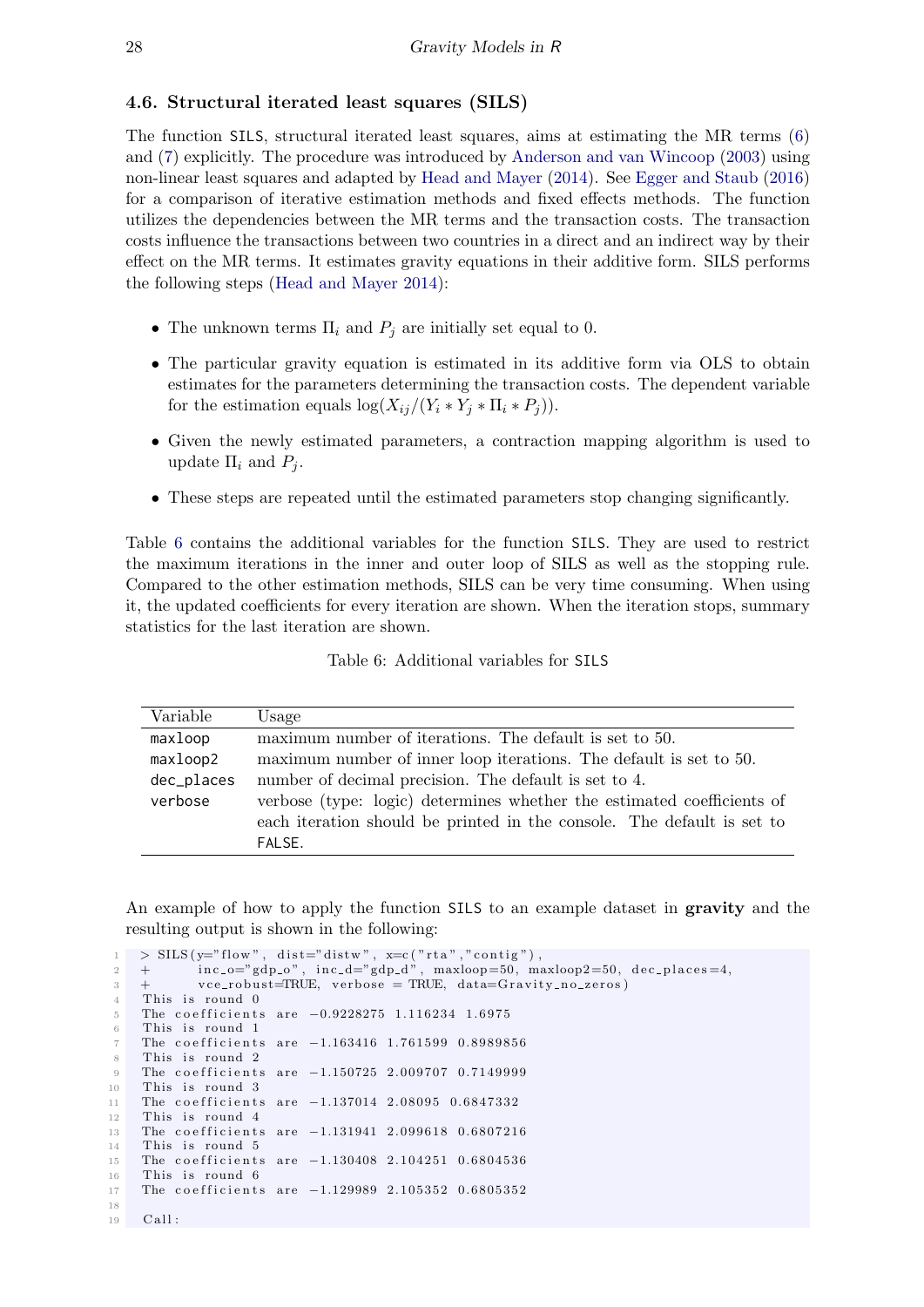```
20 \log (d[y][, 1]) - log((d[inc_0][, 1] * d[inc_d][, 1])/(d$P_i*21 d$P_j)) \tilde{ } dist_log + rta + contig
22
23 Residuals:
24 Min 1Q Median 3Q Max
25 −21.1974 −1.5555 0.3106 1.8511 10.2038
26
27 Coefficients:
28 Estimate Std. Error t value Pr(>|t|)29 (Intercept) 12.59105 0.29222 43.087 < 2e-16 ***
30 (Intercept) 12.59105 0.29222 43.087 < 2e−16 ***<br>30 dist_log -1.12999 0.03302 -34.217 < 2e−16 ***<br>31 rta 2.10535 0.06841 30.776 < 2e−16 ***
\begin{array}{ccccccc} 31 & \text{rta} & & 2.10535 & 0.06841 & 30.776 & < 2e-16 & ** & \text{const} & & \text{const} & 0.68054 & 0.11854 & 5.741 & 9.58e-09 & ** & \end{array}32 contig 0.68054 0.11854 5.741 9.58e-09 ***
33 −−−
34 Signif. codes: 0 '***' 0.001 '**' 0.01 '*' 0.05 '.' 0.1 ' ' 1
35
36 Residual standard error: 2.858 on 17084 degrees of freedom
37 Multiple R-squared: 0.211, Adjusted R-squared: 0.2108
38 F−statistic: 2144 on 3 and 17084 DF, p-value: < 2.2e-16
```
#### <span id="page-13-0"></span>4.7. Tetrads

In order to use the fixed effects method with panel data, a huge number of dummy variables has to be included into the estimation. Thus, estimating these models can lead to significant computational difficulties. [Head](#page-21-10) et al. [\(2010\)](#page-21-10) present Tetrads as an estimation method circumventing this problem. They exploit the multiplicative form of the gravity equation to form the ratio of ratios. In doing so, both MR terms drop out of the equation. Table [7](#page-13-1) shows the additional arguments for the function Tetrads.

Table 7: Additional variables for Tetrads

<span id="page-13-1"></span>

| Variable      | Usage                                                                         |
|---------------|-------------------------------------------------------------------------------|
|               | reference importing country, default is set to "USA".                         |
|               | reference exporting country, default is set to "JPN".                         |
| multiway_vcov | (type: logic) optional; determines whether a function implementing the        |
|               | multi-way clustering of variance-covariance matrices of Cameron, Gel-         |
|               | bach, and Miller $(2011)$ in the package <b>multiway_vcov</b> is used for the |
|               | estimation. In case multiway_vcov=TRUE, the cluster. vcov function is         |
|               | used. The default value is set to TRUE.                                       |

A reference importer and a reference exporter have to be chosen. Preferably, these reference countries should have very few (if any) zero trade flows. The default importing country k is the United States, while the default exporting country l is Japan. Only those exporters trading with the reference importer and importers trading with the reference exporter will be included in the estimation. Tetrads can be used for both, cross-sectional and panel data. Here, the notation for panel data as shown in [Head](#page-21-10) *et al.* [\(2010\)](#page-21-10) is used.

The two ratios (R) are calculated as:

$$
R_{i\{jk\}t} = \frac{X_{ijt}}{X_{ikt}} = \frac{(Y_{jt}/P_{jt})t_{ijt}}{(Y_{kt}/P_{kt})t_{ikt}}
$$
(11)

and

$$
R_{l\{jk\}t} = \frac{X_{ljt}}{X_{lkt}} = \frac{(Y_{jt}/P_{jt})t_{ljt}}{(Y_{kt}/P_{kt})t_{lkt}}.
$$
\n(12)

In a second step, the ratio of ratios is computed as:

$$
r_{\{il\}\{jk\}t} = \frac{R_{i\{jk\}t}}{R_{l\{jk\}t}} = \frac{X_{ijt}/X_{ikt}}{X_{ljt}/X_{ikt}} = \frac{t_{ijt}/t_{ikt}}{t_{ljt}/t_{ikt}}.
$$
\n(13)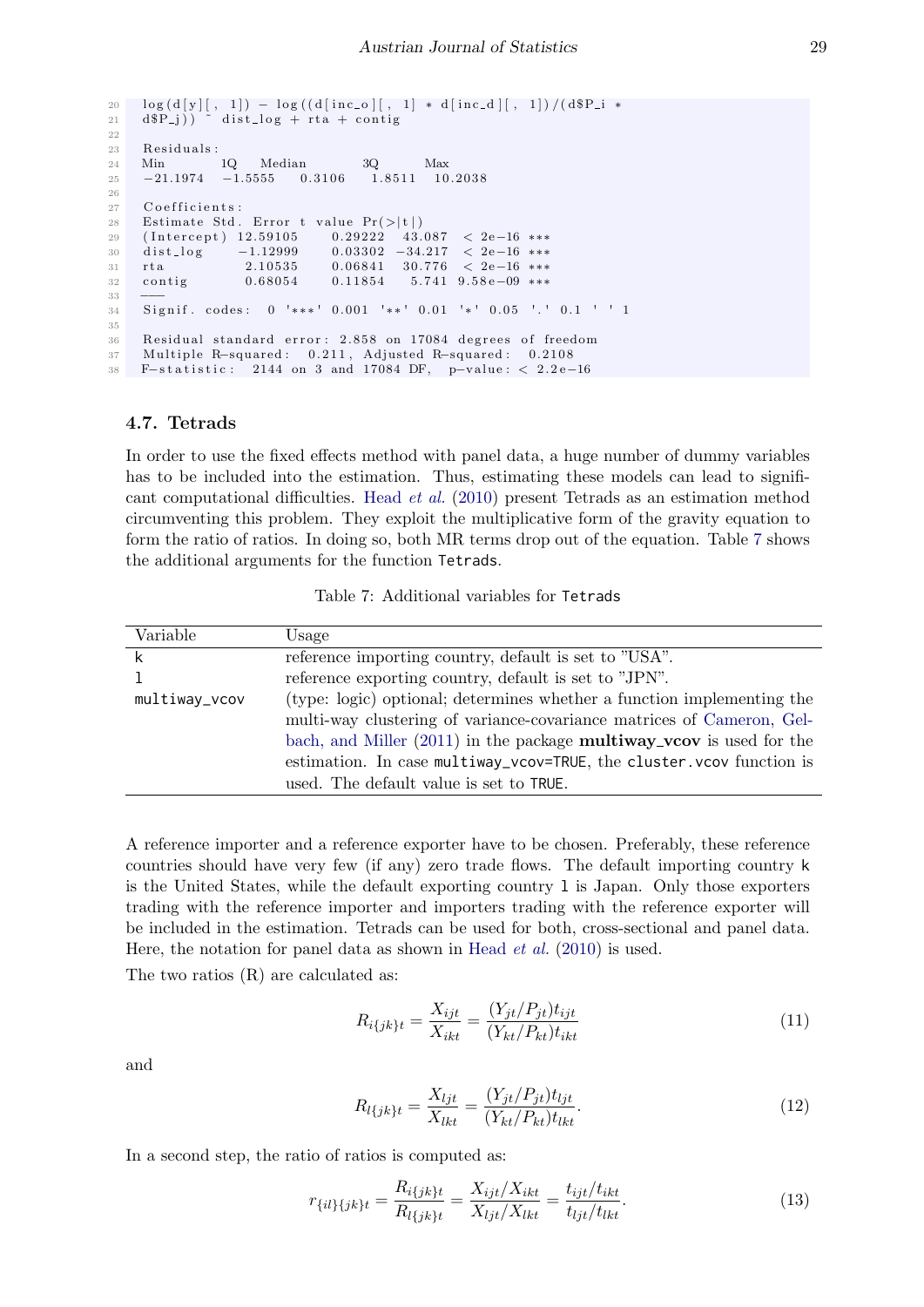The equation is then estimated in its additive form. To account for a possible correlation between the error terms, a three-way-clustering - it, jt, and  $ij$  - can be applied using the method of [Cameron](#page-20-11) et al.  $(2011)$  with multiwayvcov=TRUE. Due to the transformation of data, it is not possible to estimate the influences of unilateral effects. If Tetrads is used for panel data, the user has to exclude time-invariant effects, such as geographical distance.

An example of how to apply the function Tetrads to an example dataset in **gravity** and the resulting output is shown in the following:

```
1 > Tetrads (y = "flow", dist = "distw", x = c("rta", "comcur", "contig"),2 + k="USA", ell="JPN", multiway_vcov=TRUE, data=Gravity_no_zeros)
3
4 Call :
5 \quad y \,log_rat ~ dist_log_rat + rta_rat + comcur_rat + contig_rat
6
7 Residuals:
8 Min 1Q Median 3Q Max
9 −18.3732 −1.2976 0.2886 1.6030 11.8736
10
11 Coefficients:
12 Estimate Std. Error t value Pr(>|t|)13 (Intercept) −0.2988 0.1381 −2.164 0.03051 *<br>14 dist_log_rat -1.4974 0.1133 -13.215 < 2e-16 ***
14 dist_log_rat
15 rta_rat 0.5749 0.2102 2.736 0.00623 **
16 comcur_rat 0.6579 0.6026 1.092 0.27497
17 contig_rat 0.7539 0.4041 1.866 0.06210.
18 −−−
19 Signif, codes: 0 '***' 0.001 '**' 0.01 '*' 0.05 '.' 0.1 ' ' 1
20
21 Residual standard error: 2.785 on 16466 degrees of freedom
22 Multiple R-squared: 0.2941, Adjusted R-squared: 0.2939
23 F-statistic: 1791 on 4 and 16466 DF, p-value: < 2.2e-16
```
#### <span id="page-14-0"></span>4.8. Tobit

In many cases, data values underlie natural boundaries. [Tobin](#page-22-9) [\(1958\)](#page-22-9) analyzes how to properly model this kind of data where on the one hand a substantial amount of observations equals the boundary value and on the other hand the observations exceeding the boundary do so to a large extend. As an example, he uses household expenditures and the Engel curve. As a binary regression model would be suitable for modeling whether an observation equals or exceeds the boundary and linear regression would be suitable for those values exceeding the boundary, the two approaches are combined in a so called Tobit model. In a Tobit model where the dependent variable is bounded by 0, a latent variable  $y_i^*$  is modeled and the observed values of the dependent variable  $y_i$  are assumed to either equal this variable when they exceed threshold 0 or 0 elsewise, see [\(14\)](#page-14-1). The model is therefore also known as censored regression model.

<span id="page-14-1"></span>
$$
y_i = \begin{cases} y_i^* & \text{if } y_i^* > 0 \\ 0 & \text{else} \end{cases} \tag{14}
$$

Tobit models exist in various forms with possible upper or lower boundaries, which not necessarily equal 0. As a combination of a binary and linear regression is modeled, the interpretation of the estimated coefficients has to take this into account. Therefore, as stated in e.g. [Baldwin and Nino](#page-20-12) [\(2006\)](#page-20-12), the marginal effects of an explanatory variable on the expected value of the dependent variable, i.e. the estimated coefficient, equals the product of both the probability of the latent variable exceeding the threshold and the marginal effect of the explanatory variable on the expected value of the latent variable. As gravity datasets for trade flows often contain a great number of values equal to zero, the Tobit approach can be suitable for this kind of data, especially if zeros arise from rounding small trade volumes. This approach of adding an arbitrary constant to the data is criticized, e.g. by [Head and](#page-21-2) [Mayer](#page-21-2) [\(2014\)](#page-21-2). They argue that an underlying economic theory is missing and the estimates are volatile with respect to the choice of the constant. For more information about Tobit models in the context of gravity models for trade, see e.g. [Kareem](#page-21-7) *et al.* [\(2016\)](#page-21-7).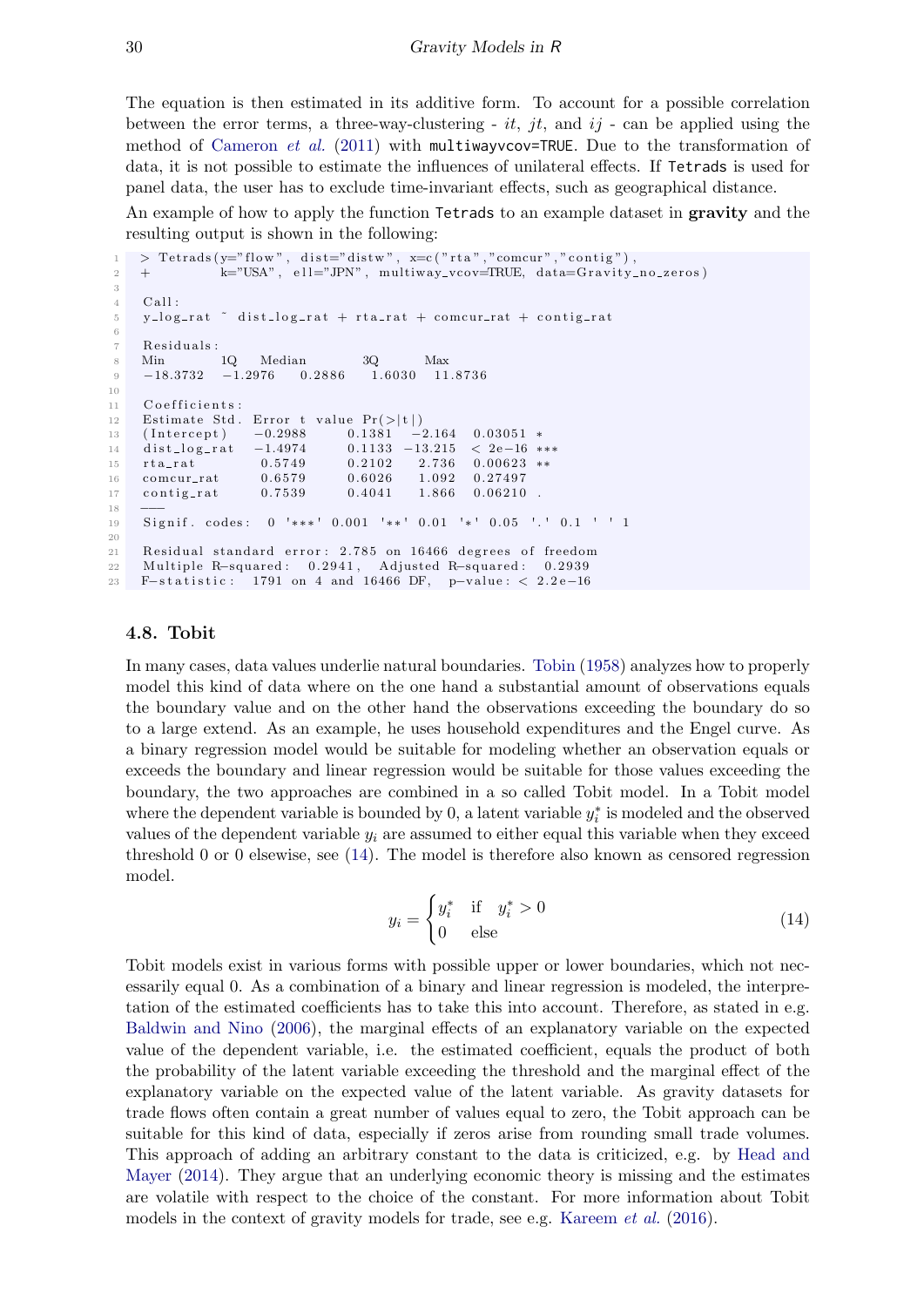The Tobit function implemented in the package gravity represents a left-censored Tobit model with a censoring threshold assumed to be known. In order to provide users with the possibility to set the threshold to a certain number, the function comes with the argument added\_constant described in Table [8.](#page-15-1)

Table 8: Additional variables for Tobit

<span id="page-15-1"></span>

| Variable       | Usage                                                                        |
|----------------|------------------------------------------------------------------------------|
| added_constant | scalar (type: numeric); represents the constant to be added to the de-       |
|                | pendent variable. The default value is 1. The minimum of $log(y +$           |
|                | <i>added_constant</i> ) is taken as the left boundary in the Tobit model. In |
|                | the often used case of added_constant=1, the dependent variable is left      |
|                | censored at value $\mathfrak{d}$ as $log(1) = 0$ .                           |

An example of how to apply the function Tobit to an example dataset in **gravity** and the resulting output is shown in the following:

```
> Gravity_zeros$lgdp_o \leftarrow log(Gravity_zeros$gdp_o)
2 > Gravity_zeros$lgdp_d \leftarrow log(Gravity_zeros$gdp_d)
3 >
 \frac{4}{4} > Tobit (y="flow", dist="distw", x=c ("rta","lgdp_o","lgdp_d"),
5 + \tadded_{constant} = 1, data = Gravity_{zeros})6
7 Call :
8 y_plus1_log \tilde{ } dist_log + rta + lgdp_o + lgdp_d
9
10 Observations:<br>11 Total Left-censored
11 Total Left−censored Uncensored Right−censored<br>12 22588 5500 17088 0
12 22588 5500 17088 0
13
14 Coefficients:
15 Estimate Std. error t value Pr(> t)16 (Intercept) 14.044188 0.153214 91.66 <2e−16 ***
\begin{array}{ccccccccc} 17 & & \text{dist\_log} & & -0.852024 & & 0.016592 & & -51.35 & <2\text{e}-16 & ***\\ 18 & & & 1.002807 & & 0.042651 & & 23.51 & <2\text{e}-16 & *** \end{array}18 rta 1.002807 0.042651 23.51 <2e−16 ***
19 lgdp_o 0.814971 0.004956 164.43 <2e−16 ***
20 lgdp_d 0.667020 0.004893 136.34 <2e−16 ∗∗∗<br>21 logSigma 0.437644 0.005428 80.62 <2e−16 ∗∗∗
21 logSigma 0.437644 0.005428 80.62 <2e−16 ***
22 −−−
23 Signif .codes: 0 '***' 0.001 '**' 0.01 '*' 0.05 '.' 0.1 ' '1
2425 Newton–Raphson maximisation, 4 iterations
26 Return code 1: gradient close to zero
27 Log-likelihood: -34603.75 on 6 Df
```
#### <span id="page-15-0"></span>4.9. ET-Tobit

The main critic of the Tobit model described in Section [4.8](#page-14-0) is that the censoring value is arbitrarily chosen and this choice can have a great influence on the parameter estimates. In contrast to that approach, in the [Eaton and Tamura](#page-21-0) [\(1994\)](#page-21-0) Tobit model, also called threshold Tobit model, the censoring value or threshold is assumed to be unknown and therefore has to be estimated from the data. It is for example used in [Martin and Pham](#page-21-6) [\(2015\)](#page-21-6) and [Santos Silva and Tenreyro](#page-22-10) [\(2011\)](#page-22-10). Compared to the usual ET-Tobit approaches, in this package, the estimation of this threshold is done before the other parameters are estimated. We follow the approach in [Carson and Sun](#page-20-7) [\(2007\)](#page-20-7), who show that taking the minimum positive flow value as an estimate of the threshold is super-consistent and that using this threshold estimate ensures that the parameter maximum likelihood estimates are asymptotically normal with the asymptotic variance identical to the variance achieved when the threshold is known. Hence, in the function ET\_Tobit first the threshold is estimated as the minimum positive flow. This threshold is added to the flow variable. It is logged afterwards and taken as the dependent variable in a left-censored regression with the left boundary equal to the smallest logged value. Even though this approach is more elaborate than the Tobit approach with an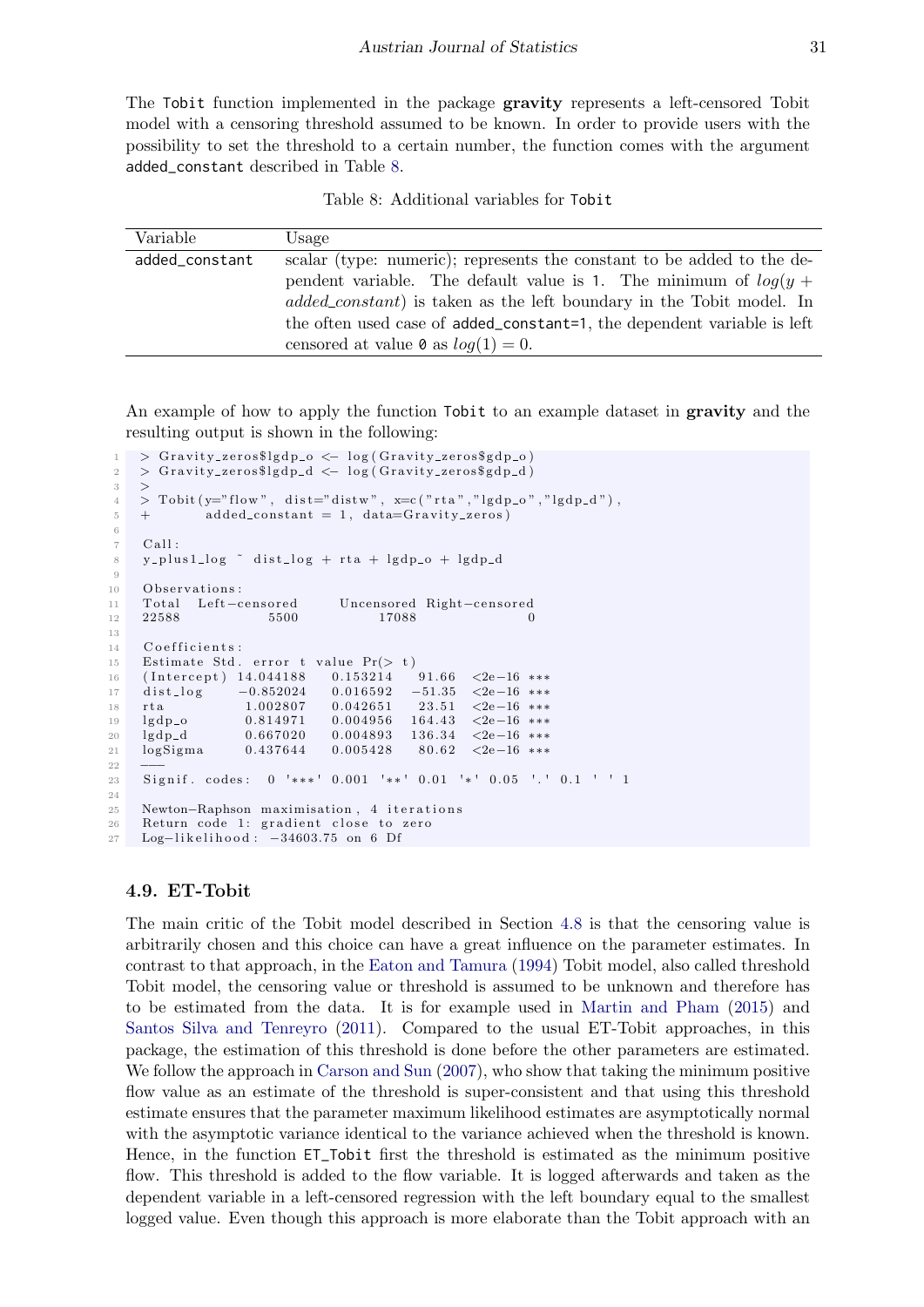arbitrarily set threshold, [Head and Mayer](#page-21-2) [\(2014\)](#page-21-2) criticize it for a lacking compelling structural interpretation. Furthermore, in their study [Santos Silva and Tenreyro](#page-22-10) [\(2011\)](#page-22-10) find very large bias for ET-Tobit.

An example of how to apply the function  $ET\_T$ obit to an example dataset in gravity and the resulting output is shown in the following:

```
1 > Gravity_zeros$lgdp_o \leftarrow log(Gravity_zeros$gdp_o)
2 > Gravity_zeros$lgdp_d <- log(Gravity\_zerosgdp_d)3 >
4 > ET\_Tobit(y="flow", dist="diskw", x=c("rta", "lgdp_0", "lgdp_d"), data=Gravity_0;5
6 Call:
7 y_plus_flow_min_log \tilde{ } dist_log + rta + lgdp_o + lgdp_d
8
9 Observations:
10 Total Left-censored Uncensored Right-censored
11 22588 5500 17088 0
12
13 Coefficients:
14 Estimate Std. error t value Pr(> t)<br>15 (Intercept) 36.381290 0.774607 46.97 < 2e-16 ***
15 ( Intercept ) 36.381290
16 dist_log −2.842963 0.084288 −33.73 < 2e−16 ***
17 rta 1.098953 0.221564 4.96 7.05 e−07 ***
18 lgdp_o 2.609596 0.024256 107.58 < 2e-16 ***
19 lgdp_d 2.009061 0.024310 82.64 < 2e−16 ***
20 logSigma 2.096474 0.005822 360.11 < 2e−16 ***
21 −−−
22 Signif. codes: 0 '***' 0.001 '**' 0.01 '*' 0.05 '.' 0.1 ' ' 1
2<sub>2</sub>24 Newton-Raphson maximisation, 6 iterations
25 Return code 2: successive function values within tolerance limit
26 Log-likelihood: -65571.15 on 6 Df
```
### <span id="page-16-0"></span>4.10. EK-Tobit

In addition to the two Tobit approaches presented in Section [4.8](#page-14-0) and [4.9,](#page-15-0) the [Eaton and](#page-21-1) [Kortum](#page-21-1) [\(2001\)](#page-21-1) Tobit approach utilizes import country specific censoring values. Compared to ET-Tobit, instead of taking the minimum positive flow as an estimate of the threshold for all countries, for each importing country the minimum positive threshold is taken as an estimate of its country specific threshold. Using the function EK\_Tobit, all values of the dependent variable are redefined as intervals. The positive observations have both interval bounds equal to their original value. For zero flows the interval is left open. The right border of the interval is set to the log of the minimum positive trade flow of the respective importing country. The transformed data is then used in an interval regression with observation specific boundaries. [Head and Mayer](#page-21-2) [\(2014\)](#page-21-2) highlight this method in comparison to the other two Tobit approaches due to its applicability and interpretability.

An example of how to apply the function EK\_Tobit to an example dataset in gravity and the resulting output is shown in the following:

```
1 > Gravity_zeros$lgdp_o \leftarrow log(Gravity_zeros$gdp_o)
2 > Gravity_zeros$lgdp_d <- log(Gravity_zeros$gdp_d)
3 >
4 > E K_{\text{-}} \text{Tobit} (\text{y} = "flow", \text{dist} = "distw", \text{z} = c ("rta", "lgdp_0", "lgdp_d",5 + v ce_robust=TRUE, data=Gravity_zeros)
6
7 Call :
    dt a int \tilde{ } dist_log + rta + lgdp_o + lgdp_d
9 Value Std. Err (Naive SE) z p
10 (Intercept) 25.98 0.48553 0.45021 53.5 0.00e+00
11 dist_log −1.92 0.05304 0.04893 −36.2 1.63e−287
12 rta 1.17 0.11649 0.12776 10.1 8.87e−24
13 lgdp_o 1.82 0.01408 0.01422 129.6 0.00e+00
14 lgdp_d 1.41 0.01435 0.01420 98.1 0.00e+00
15 Log (scale) 1.54 0.00906 0.00568 170.3 0.00e+00
16
17 Scale = 4.68
18
19 Gaussian distribution
```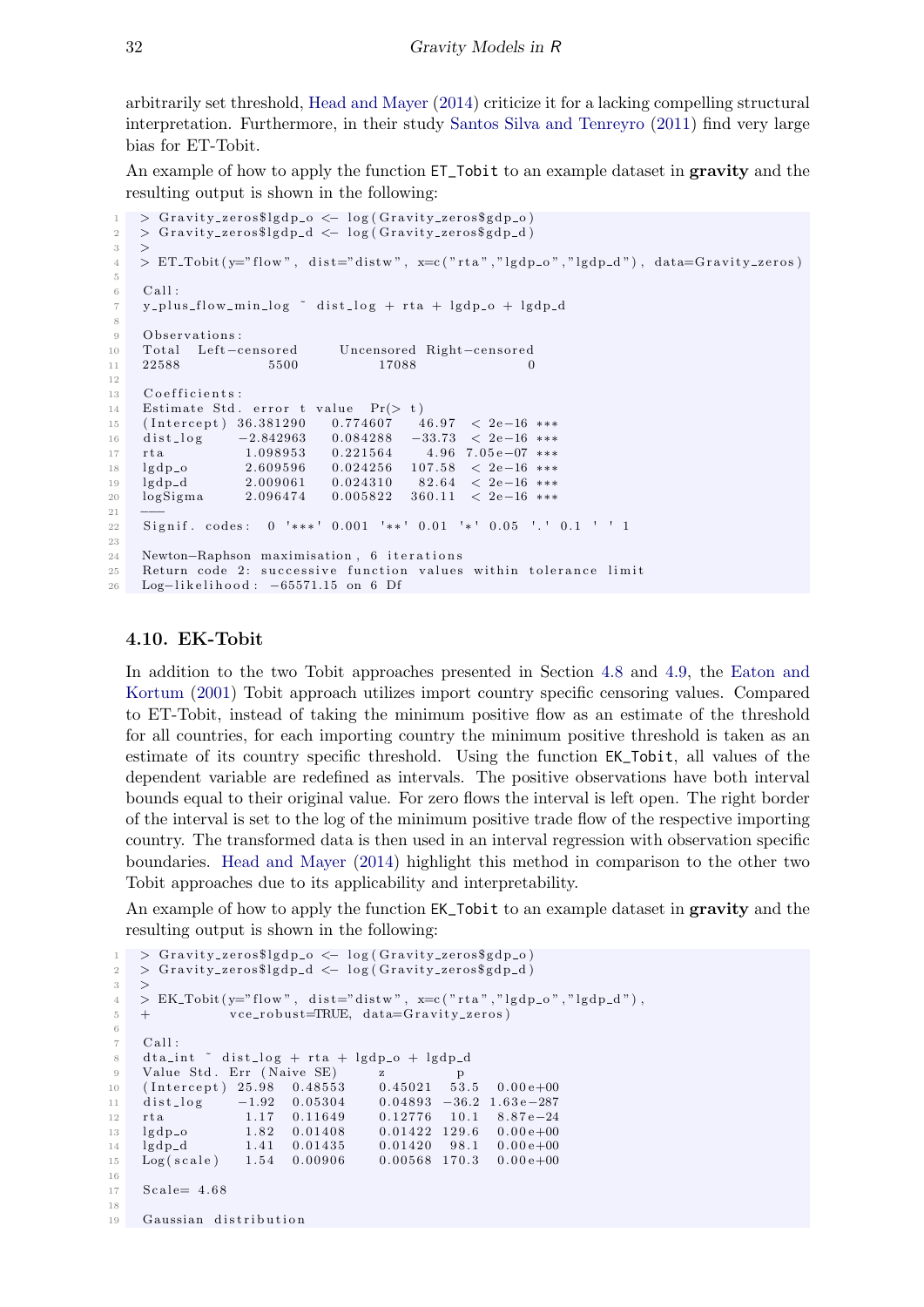```
20 Loglik (model)= -55298.3 Loglik (intercept only)= -64459.4
```

```
21 Chisq= 18322.09 on 4 degrees of freedom, p=0
```

```
22 ( Loglikelihood assumes independent observations)
23 Number of Newton-Raphson Iterations: 6
```

```
24 n= 22588
```
## <span id="page-17-0"></span>4.11. Poisson pseudo maximum likelihood (PPML)

Poisson Pseudo Maximum Likelihood, PPML, is recommended in the influential paper of [Santos-Silva and Tenreyro](#page-22-11) [\(2006\)](#page-22-11). They argue that estimating gravity equations in their additive form by OLS leads to inconsistency in the presence of heteroscedasticity. Due to Jensen's inequality  $E(\log Y) \neq \log E(Y)$ , [Santos-Silva and Tenreyro](#page-22-11) [\(2006\)](#page-22-11) advise researchers to estimate gravity models in their multiplicative form. Furthermore, as trade flows are not logged, one major drawback of many other estimation methods diminishes, namely the handling of trade flows equal to zero. They can remain in the dataset. Following [Santos-Silva and](#page-22-11) [Tenreyro](#page-22-11) [\(2006\)](#page-22-11), heteroscedasticity likely occurs in trade data, with  $0 \leq X_{ij}$ , as the variance  $var(X_{ij})$  is decreasing the closer trade flows are to zero. On the other hand, the greater the trade flows become, the higher the variance becomes as well. In order to utilize the pseudo ML estimates, the option vce\_robust=TRUE by default in analogy to the vce(robust) in Stata. When choosing PPML the Poisson family is used with log-link. Similar methods utilizing the log-link, but different underlying distributions are Gamma PML (GPML), Negative Binomial PML (NBPML), and Nonlinear Least Squares (NLS), see Section [4.12,](#page-18-0) [4.13,](#page-18-1) and [4.14.](#page-19-0) See [Manning and Mullahy](#page-21-14) [\(2001\)](#page-21-14) or Gómez-Herrera [\(2013\)](#page-21-4) who compare the performance of these methods under different data generating processes and their usage in the literature. Under consideration of zeros and heteroscedasticity, [Santos-Silva and Tenreyro](#page-22-11) [\(2006\)](#page-22-11) argue that the PPML estimator would be preferable over GPML or NLS. See also [Santos Silva and Tenreyro](#page-22-10) [\(2011\)](#page-22-10) for an extension of their simulation study in [Santos-Silva and Tenreyro](#page-22-11) [\(2006\)](#page-22-11). [Martin](#page-21-6) [and Pham](#page-21-6) [\(2015\)](#page-21-6) tests the PPML estimator among others under different economically-based data generating processes, also with a focus on heterogenous data containing many zero values, and also finds it to have a good performance. For extensions of PPML, see for example [Burger](#page-20-8) et al. [\(2009\)](#page-20-8).

In order to illustrate all estimation methods using the same example dataset, the function PPML is also applied to data restricted to positive trade flows even though it would allow trade flows to be zero. An exemplary output is shown in the following:

```
1 > Gravity_zeros$lgdp_o \leftarrow log(Gravity_zeros$gdp_o)
2 > Gravity_zeros$lgdp_d <- log(Gravity_zeros$gdp_d)
3 >
4 > PPML(y="flow", dist="distw", x=c("rta","lgdp_o","lgdp_d"),
5 + v ce_robust=TRUE, data=Gravity_zeros)
6
7 Call:
8 \times y dist_log + rta + lgdp_o + lgdp_d
9
10 Weighted Residuals:
11 Min 1Q Median 3Q Max<br>12 -221.53 -5.14 -2.02 -0.63 173
12 \quad -221.53 \quad -5.14 \quad -2.02 \quad -0.63 \quad 1738.1313
14 Coefficients:
15 Estimate Std. Error z value Pr(>|z|)<br>16 (Intercept) 16.02083 0.65478 24.47
16 (Intercept) 16.02083 0.65478 24.47 <2e-16 ***<br>17 dist log -0.85450 0.07278 -11.74 <2e-16 ***
17 dist_log -0.85450 0.07278 -11.74 \leq 2e-16 ***
18 rta −0.10610 0.18300 −0.58 0.562
19 lgdp_o 0.80813 0.02179 37.09 <2e−16 ***
20 lgdp_d 0.86062 0.03296 26.11 <2e−16 ***
21 −−−
22 Signif. codes: 0 '***' 0.001 '**' 0.01 '*' 0.05 '.' 0.1 ' ' 1
23
24 Residual standard error: 35.89 on 22583 degrees of freedom
```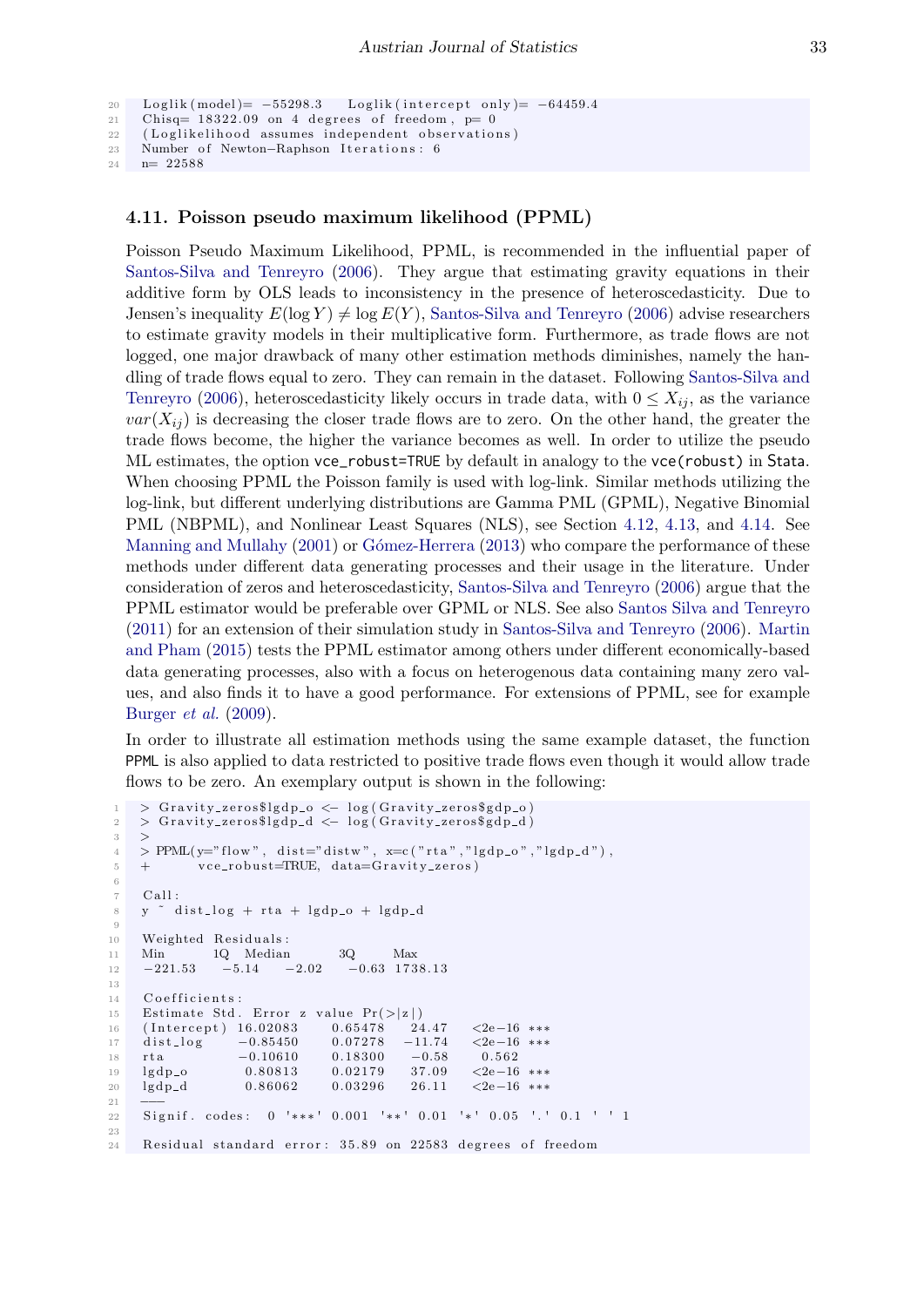### <span id="page-18-0"></span>4.12. Gamma pseudo maximum likelihood (GPML)

For the main description of the kind of estimation method used for Gamma Pseudo Maximum Likelihood, GPML, see Section [4.11.](#page-17-0) The estimation method is similar to PPML, but utilizes the gamma instead of the poisson distribution, thereby implies different assumptions to the data structure and does not allow for zero trade values. Even though [Santos-Silva and Ten](#page-22-11)[reyro](#page-22-11) [\(2006\)](#page-22-11) argue in favor of PPML instead of GPML, especially in case of heteroscedasticity, [Head and Mayer](#page-21-2) [\(2014\)](#page-21-2) highlight that depending on data structure there exist cases where GPML is preferable to PPML.

An example of how to apply the function GPML to an example dataset in **gravity** and the resulting output is shown in the following:

```
1 > Gravity_no_zeros$lgdp_o \leftarrow log(Gravity_no_zeros$gdp_o)
2 > Gravity_no_zeros$lgdp_d < log(Gravity_no_zeros$gdp_d)
3 >
4 > GPML(y = "flow", dist = "distw", x = c ("rta", "lgdp_o", "lgdp_d",5 + v ce_robust=TRUE, data=Gravity_no_zeros)
6
7 Call:
8 \text{ y} \text{dist-log} + rta + lgdp_o + lgdp_d
9
10 Residuals:
11 Min 1Q Median 3Q Max
12 \quad -1.00 \quad -0.98 \quad -0.83 \quad -0.35 \quad 505.6813
14 Coefficients
15 Estimate Std. Error z value Pr(>|z|)16 (Intercept) 16.14322 0.75713 21.322 < 2e−16 ***
17 dist_log -0.94013 0.08387 -11.210 < 2e-16 ***<br>18 rta 6.47097 0.10676 4.412 1.03e-05 ***
18 rta 0.47097 0.10676 4.412 1.03e-05 ***
19 l g d p o 0. 8 0 9 1 9 0. 0 1 9 6 5 4 1.18 8 \leq 2e-16 ***
20 lgdp_d 0.66129 0.03620 18.269 < 2e−16 ***
21 −−−
22 Signif. codes: 0 '***' 0.001 '**' 0.01 '*' 0.05 '.' 0.1 ' ' 1
23
24 Residual standard error: 6.405 on 17083 degrees of freedom
```
### <span id="page-18-1"></span>4.13. Negative binomial pseudo maximum likelihood (NBPML)

For the main description of the kind of estimation method used for Negative Binomial Pseudo Maximum Likelihood, NBPML, see Section [4.11.](#page-17-0) The estimation method is similar to PPML, but utilizes the negative binomial instead of the poisson distribution and thereby implies different assumptions to the data structure. It also allows for zero values in the dependent variable. See e.g. [De Benedictis and Taglioni](#page-21-15) [\(2011\)](#page-21-15) for an application of this method and [Head and Mayer](#page-21-2) [\(2014\)](#page-21-2) for critics.

In order to illustrate all estimation methods using the same example dataset, the function NBPML is also applied to data restricted to positive trade flows even though it would allow trade flows to be zero. An exemplary output is shown in the following:

```
1 > Gravity_zeros$lgdp_o \leftarrow log(Gravity_zeros$gdp_o)
2 > Gravity_zeros$lgdp_d <- log(Gravity_zeros$gdp_d)
3 >
4 > NBPML(y = "flow", dist = "distw", x = c ("rta", "lgdp_0", "lgdp_d",5 + vce_robust=TRUE, data=Gravity_zeros)
6
7 C all :
8 y \degree dist_log + rta + lgdp_o + lgdp_d
9
10 Weighted Residuals:
11 Min 1Q Median 3Q Max
12 -0.53 -0.50 -0.42 -0.23 421.63
13
14 Coefficients:
15 Estimate Std. Error z value Pr(>|z|)16 (Intercept) 17.12430 0.86571 19.781 < 2e−16 ***<br>17 dist_log -1.01850 0.09513 -10.706 < 2e−16 ***
17 dist_log -1.01850 0.09513 -10.706 < 2e-16 ***
18 rta 0.60926 0.11726 5.196 2.04e-07 ***
19 lgdp_o 0.91558 0.01783 51.356 < 2e-16 ***
```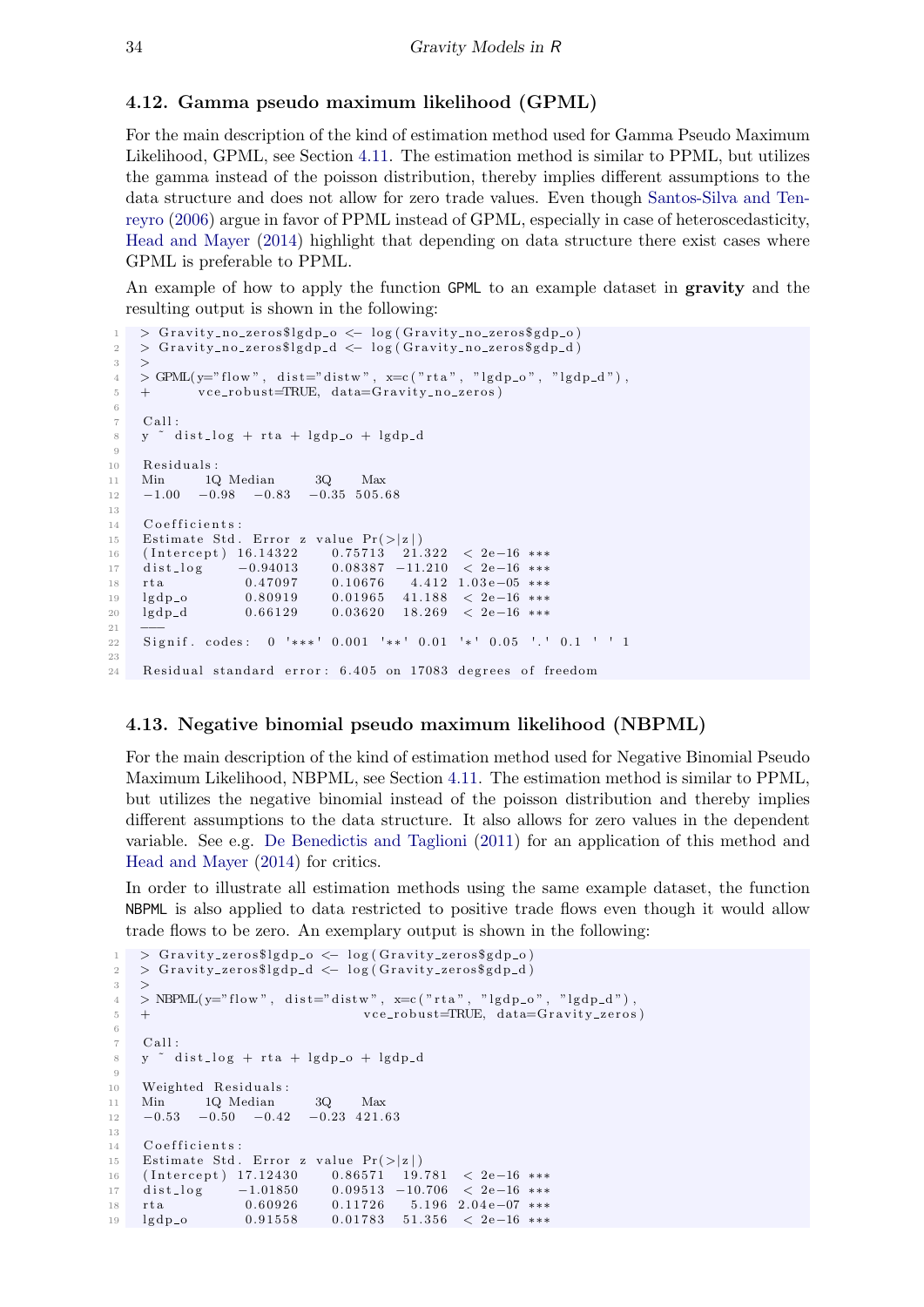```
20 \lg dp_d 0.73991 0.03693 20.037 < 2e−16 ***
2122 Signif. codes: 0 '***' 0.001 '**' 0.01 '*' 0.05 '.' 0.1 ' ' 1
23
24 Residual standard error: 4.23 on 22583 degrees of freedom
```
#### <span id="page-19-0"></span>4.14. Nonlinear least squares (NLS)

For the main description of the kind of estimation method used for Nonlinear Least Squares, NLS, see Section [4.11.](#page-17-0) The estimation method is similar to PPML, but utilizes the negative binomial instead of the poisson distribution and thereby implies different assumptions to the data structure. It also allows for zero values in the dependent variable. As the method may not lead to convergence when poor starting values are used, the output of the PPML function is used for the starting values. For a comparison of different types of NLS to other methods, see e.g. [Martin and Pham](#page-21-6) [\(2015\)](#page-21-6) or [Manning and Mullahy](#page-21-14) [\(2001\)](#page-21-14). For critics see e.g. [Head](#page-21-2) [and Mayer](#page-21-2) [\(2014\)](#page-21-2).

In order to illustrate all estimation methods using the same example dataset, the function NLS is also applied to data restricted to positive trade flows even though it would allow trade flows to be zero. An exemplary output is shown in the following:

```
1 > Gravity_zeros$lgdp_o \leftarrow log(Gravity_zeros$gdp_o)
2 > Gravity_zeros$lgdp_d <- log(Gravity_zeros$gdp_d)
3 >
4 > NLS(y="flow", dist="distw", x=c("rta","lgdp_o","lgdp_d").
5 + v ce_robust=TRUE, data=Gravity_zeros)
6
7 Call:
8 y \degree dist_log + rta + lgdp_o + lgdp_d
9
10 Weighted Residuals:
11 Min 1Q Median 3Q Max -83262 -1 0 4 210
12 −83262 −1 0 4 210893
13
14 Coefficients:
15 Estimate Std. Error z value Pr(\geq |z|)16 (Intercept) 11.79801 1.26431 9.332 < 2e−16 ***
17 dist_log -0.45502 0.14666 -3.103 0.001919 **
18 rta 1.04830 0.30710 3.414 0.000641 ∗∗∗<br>19 lgdp_o 0.90474 0.08423 10.742 < 2e-16 ∗∗∗
19 lgdp_o 0.90474 0.08423 10.742 < 2e−16 ***
20 lgdp_d 1.16900 0.07440 15.713 < 2e−16 ***
21 −−−
22 Signif. codes: 0 '***' 0.001 '**' 0.01 '*' 0.05 '.' 0.1 ' ' 1
23
24 Residual standard error: 3328 on 22583 degrees of freedom
```
## 5. Conclusion

As [Head and Mayer](#page-21-2) [\(2014\)](#page-21-2) or Martínez-Zarzoso [\(2013\)](#page-22-12) point out there is no best estimation method for gravity models. Depending on the dataset at hand, the research question as well as robustness checks, it is up to the researcher to decide which method(s) to use. As especially for gravity beginners it is difficult to get an overview of the different possible estimation methods as well as to implement the methods in R, the package **gravity** provides a wrapper of different standard estimation methods for gravity models. Next to the more complicated methods DDM, BVU, BVW, SILC, Tetrads, and EK-Tobit which were programmed to lead identical results to the Stata code provided on [Gravity Cookbook website](https://sites.google.com/site/hiegravity/)<sup>[4](#page-19-1)</sup> by Keith Head and Thierry Mayer, other common estimation methods for gravity models are added, namely OLS, Fixed Effects, PPML, GPML, NBPML, NLS, ET-Tobit, and Tobit. By considering the descriptions and codes of the estimation methods, users can get a comprehensive and application-oriented overview of the different methods, see which method may be suitable for certain research questions or type of data, and extend the code available in order to fit

<span id="page-19-1"></span><sup>4</sup> <https://sites.google.com/site/hiegravity/>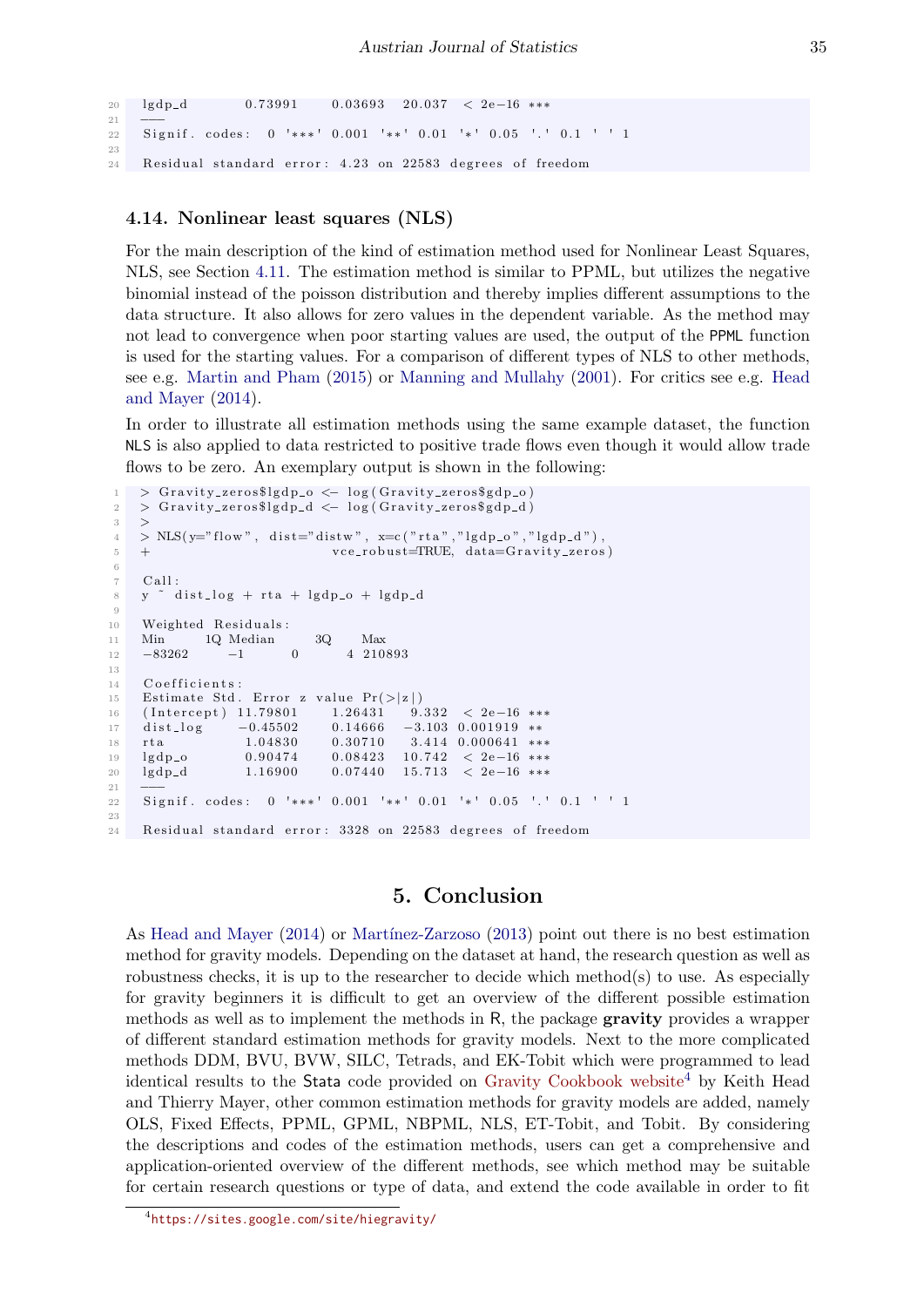their research projects. Furthermore, users can directly apply all methods to the example datasets Gravity\_no\_zeros or Gravity\_zeros. For more advanced gravity models, e.g. the use of panel data, see the literature referred to in sections [1](#page-0-0) and [2.](#page-2-4) Future work is to expand the functions to the needs of panel data, i.e. implementing grouped fixed effects as shown in Guimarães and Portugal [\(2009\)](#page-21-16) in order to circumvent high dimensional fixed effects in large scale longitudinal applications. Contributions, extensions and error corrections are very welcome. Please do not hesitate to contact us.

## References

- <span id="page-20-5"></span>Anderson JE (1979). "A Theoretical Foundation for the Gravity Equation." American Economic Review, **69**(1), 106–16.
- <span id="page-20-3"></span>Anderson JE (2010). "The Incidence of Gravity." In The Gravity Model in International Trade: Advances and Applications, chapter 3, pp. 71–87. Cambridge University Press, Cambridge.
- <span id="page-20-0"></span>Anderson JE (2011). "The Gravity Model." Annual Review of Economics, 3(1), 133–160. [doi:10.3386/w16576](http://dx.doi.org/10.3386/w16576).
- <span id="page-20-2"></span>Anderson JE, van Wincoop E (2003). "Gravity with Gravitas: A Solution to the Border Puzzle." American Economic Review, 93(1), 170–192.
- <span id="page-20-10"></span>Anderson JE, van Wincoop E (2004). "Trade Costs." Journal of Economic Literature, 42(3), 691–751.
- <span id="page-20-9"></span>Baier SL, Bergstrand JH (2009). "Bonus Vetus OLS: A Simple Method for Approximating International Trade-Cost Effects Using the Gravity Equation." Journal of International Economics,  $77(1)$ ,  $77-85$ .
- <span id="page-20-1"></span>Baier SL, Bergstrand JH (2010). "Approximating General Equilibrium Impacts of Trade Liberalizations Using the Gravity Equation: Applications to NAFTA and the European Economic Area." In van Bergeijk, PAG and Brakman, S (ed.), The Gravity Model in International Trade: Advances and Applications, chapter 4, pp. 88–134. Cambridge University Press, Cambridge.
- <span id="page-20-4"></span>Baldwin R (2007). "Trade Effects of the Euro: A Comparison of Estimators." Journal of Economic Integration, 22, 780–818.
- <span id="page-20-12"></span>Baldwin RE, Nino VD (2006). "Euros and Zeros: The Common Currency Effect on Trade in New Goods." Technical Report 12673, National Bureau of Economic Research, Inc. URL <http://www.nber.org/papers/w12673>.
- <span id="page-20-6"></span>Bergeijk PAGv, Brakman S (2010). "Introduction: The Comeback of the Gravity Model." In van Bergeijk, PAG and Brakman, S (ed.), The Gravity Model in International Trade: Advances and Applications, chapter 1, pp. 1–26. Cambridge University Press, Cambridge.
- <span id="page-20-8"></span>Burger M, Van Oort F, Linders GJ (2009). "On the Specification of the Gravity Model of Trade: Zeros, Excess Zeros and Zero-Inflated Estimation." Spatial Economic Analysis, 4(2), 167–190.
- <span id="page-20-11"></span>Cameron AC, Gelbach JB, Miller DL (2011). "Robust Inference with Multiway Clustering." Journal of Business & Economic Statistics, 2, 238–249.
- <span id="page-20-7"></span>Carson RT, Sun Y (2007). "The Tobit Model with a Non-Zero Threshold." The Econometrics Journal, 10(3), 488–502.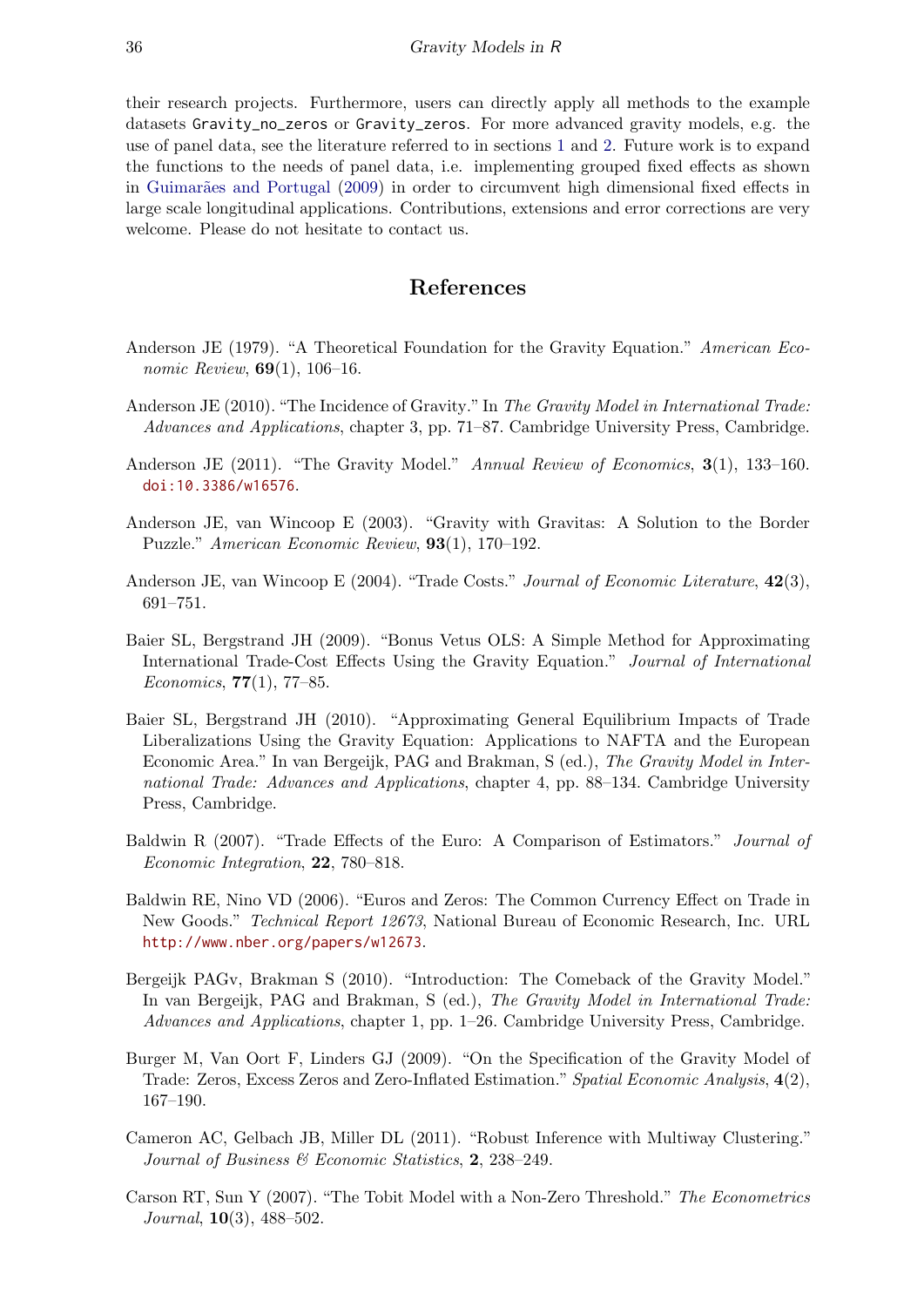- <span id="page-21-15"></span>De Benedictis L, Taglioni D (2011). "The Gravity Model in International Trade." In L De Benedictis, L Salvatici (eds.), The Trade Impact of European Union Preferential Policies, pp. 55–89. Springer.
- <span id="page-21-1"></span>Eaton J, Kortum S (2001). "Trade in Capital Goods." European Economic Review, 45(7), 1195–1235.
- <span id="page-21-0"></span>Eaton J, Tamura A (1994). "Bilateralism and Regionalism in Japanese and US Trade and Direct Foreign Investment Patterns." Journal of the Japanese and international economies, 8(4), 478–510.
- <span id="page-21-9"></span>Egger P, Pfaffermayr M (2003). "The Proper Panel Econometric Specification of the Gravity Equation: A Three-Way Model with Bilateral Interaction Effects." Empirical Economics,  $28(3), 571-580.$
- <span id="page-21-13"></span>Egger PH, Staub KE (2016). "GLM Estimation of Trade Gravity Models with Fixed Effects." Empirical Economics,  $50(1)$ , 137–175.
- <span id="page-21-11"></span>Feenstra RC (2002). "Border Effects and the Gravity Equation: Consistent Methods for Estimation." Scottish Journal of Political Economy, 49(5), 491–506.
- <span id="page-21-12"></span>Feenstra RC (2004). Advanced International Trade - Theory and Evidence, volume 1. Princeton University Press, Princeton, New Jersey.
- <span id="page-21-4"></span>G´omez-Herrera E (2013). "Comparing Alternative Methods to Estimate Gravity Models of Bilateral Trade." Empirical Economics, 44(3), 1087–1111.
- <span id="page-21-16"></span>Guimarães P, Portugal P (2009). "A Simple Feasible Alternative Procedure to Estimate Models with High-Dimensional Fixed Effects." IZA discussion papers, (3935). URL [http:](http://nbn-resolving.de/urn:nbn:de:101:1-2009020957) [//nbn-resolving.de/urn:nbn:de:101:1-2009020957](http://nbn-resolving.de/urn:nbn:de:101:1-2009020957).
- <span id="page-21-2"></span>Head K, Mayer T (2014). "Chapter 3 - Gravity Equations: Workhorse, Toolkit, and Cookbook." In Gita Gopinath, Elhanan Helpman and Kenneth Rogoff (ed.), Handbook of International Economics, volume 4 of Handbook of International Economics, pp. 131 – 195. Elsevier.
- <span id="page-21-10"></span>Head K, Mayer T, Ries J (2010). "The Erosion of Colonial Trade Linkages After Independence." Journal of International Economics, 81(1), 1–14.
- <span id="page-21-7"></span>Kareem FO, Martinez-Zarzoso I, Brümmer B (2016). "Fitting the Gravity Model when Zero Trade Flows are Frequent: A Comparison of Estimation Techniques using Africa's Trade Data." GlobalFood Discussion Papers, 77. URL <http://hdl.handle.net/10419/126396>.
- <span id="page-21-5"></span>Leibrecht M, Riedl A (2014). "Modelling FDI Based on a Spatially Augmented Gravity Model: Evidence for Central and Eastern European Countries." The Journal of International Trade  $\mathscr B$  Economic Development, 23(8), 1206–1237.
- <span id="page-21-8"></span>Linders GJ, De Groot HLF (2006). "Estimation of the Gravity Equation in the Presence of Zero Flows." Tinbergen Institute Discussion Paper, 072(3). URL [https://papers.](https://papers.tinbergen.nl/06072.pdf) [tinbergen.nl/06072.pdf](https://papers.tinbergen.nl/06072.pdf).
- <span id="page-21-3"></span>Manning WG (1998). "The Logged Dependent Variable, Heteroscedasticity, and the Retransformation Problem." Journal of Health Economics, 17(3), 283–295.
- <span id="page-21-14"></span>Manning WG, Mullahy J (2001). "Estimating Log Models: To Transform or not to Transform?" Journal of Health Economics,  $20(4)$ , 461–494.
- <span id="page-21-6"></span>Martin W, Pham CS (2015). "Estimating the Gravity Model When Zero Trade Flows Are Frequent and Economically Determined." Technical Report WPS7308, World Bank. URL <http://documents.worldbank.org/curated/en/695631467998785933/pdf/WPS7308.pdf>.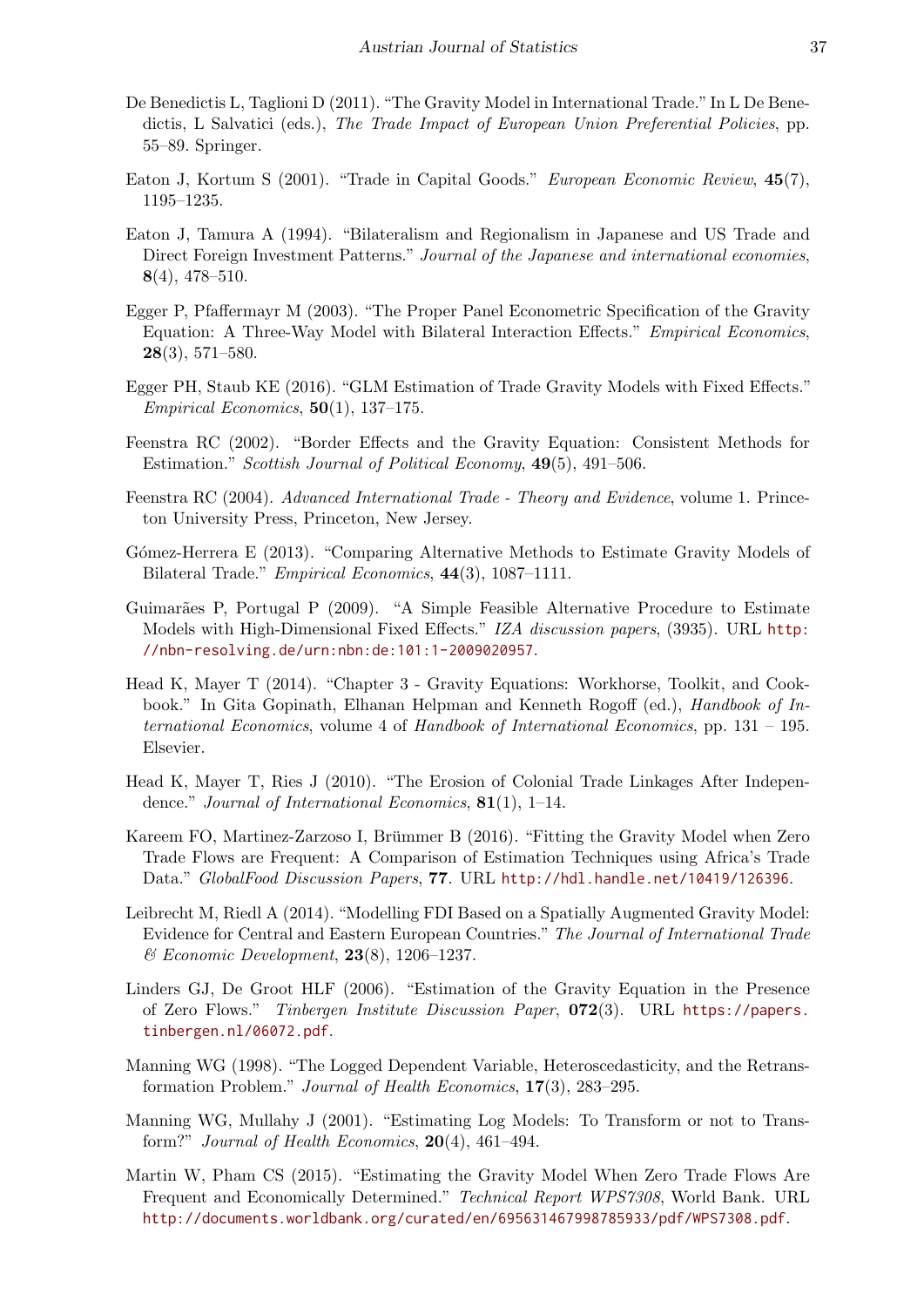- <span id="page-22-12"></span>Martínez-Zarzoso I (2013). "The Log of Gravity Revisited." Applied Economics,  $45(3)$ ,  $311-$ 327.
- <span id="page-22-6"></span>Martínez-Zarzoso I, Nowak-Lehmann D F, Vollmer S (2007). "The Log of Gravity Revisited." Center for European, Governance and Economic Development Research Discussion Papers 64, University of Goettingen, Department of Economics.
- <span id="page-22-8"></span>Mayer T, Zignago S (2011). "Notes on CEPII's Distances Measures: The GeoDist database." Working Papers 2011-25, CEPII research center. URL [http://www.cepii.fr/CEPII/en/](http://www.cepii.fr/CEPII/en/publications/wp/abstract.asp?NoDoc=3877) [publications/wp/abstract.asp?NoDoc=3877](http://www.cepii.fr/CEPII/en/publications/wp/abstract.asp?NoDoc=3877).
- <span id="page-22-7"></span>Metulini R, Patuelli R, Griffith DA (2016). "A Spatial-Filtering Zero-Inflated Approach to the Estimation of the Gravity Model of Trade." Quaderni - Working Paper DSE, 1081. URL <http://dx.doi.org/10.6092/unibo/amsacta/5426>.
- <span id="page-22-2"></span>Möhlmann LJ, Ederveen S, de Groot HLF, Linders GJM (2010). "Intangible Barriers to International Trade: A Sectoral Approach." In Peter A G van Bergeijk and Steven Brakman (ed.), The Gravity Model in International Trade - Advances and Applications, chapter 8, pp. 224–251. Cambridge University Press.
- <span id="page-22-3"></span>Newton I (1729). The Mathematical Principles of Natural Philosophy. By Sir Isaac Newton. Translated into English by Andrew Motte. To Which are Added, The Laws of the Moon's Motion, According to Gravity. By John Machin Astron. Prof. Gresh. and Secr. R. Soc. In two volumes. Benjamin Motte, at the Middle-Temple-Gate, in Fleetstreet.
- <span id="page-22-4"></span>Orlova D, Jost T (2006). "Zur Erklärung der Zuwanderungen nach Deutschland: Ein Gravitationsmodell." Arbeitspapiere des Instituts für Statistik und Ökonometrie 36, Johannes Gutenberg-Universität Mainz, Institut für Statistik und Ökonometrie.
- <span id="page-22-1"></span>Ravenstein EG (1889). "The Laws of Migration." Journal of the Royal Statistical Society, LII, 241–301.
- <span id="page-22-11"></span>Santos-Silva JMC, Tenreyro S (2006). "The Log of Gravity." The Review of Economics and Statistics, 88(4), 641–658.
- <span id="page-22-10"></span>Santos Silva JMC, Tenreyro S (2011). "Further Simulation Evidence on the Performance of the Poisson Pseudo-Maximum Likelihood Estimator." Economics Letters, 112(2), 220–222.
- <span id="page-22-0"></span>Tinbergen J (1962). Shaping the World Economy - Suggestions for an International Economic Policy. Twentieth Century Fund, New York.
- <span id="page-22-9"></span>Tobin J (1958). "Estimation of Relationships for Limited Dependent Variables." Econometrica, 26(1), 24–36. ISSN 00129682, 14680262. [doi:10.2307/1907382](http://dx.doi.org/10.2307/1907382). URL [http://www.jstor.](http://www.jstor.org/stable/1907382) [org/stable/1907382](http://www.jstor.org/stable/1907382).
- <span id="page-22-5"></span>Wang J (2011). "Wavelet-Based Traffic Matrix Modeling." Thesis at the Department of Electrical- & Computer Engineering McGill University, Montreal, Canada.